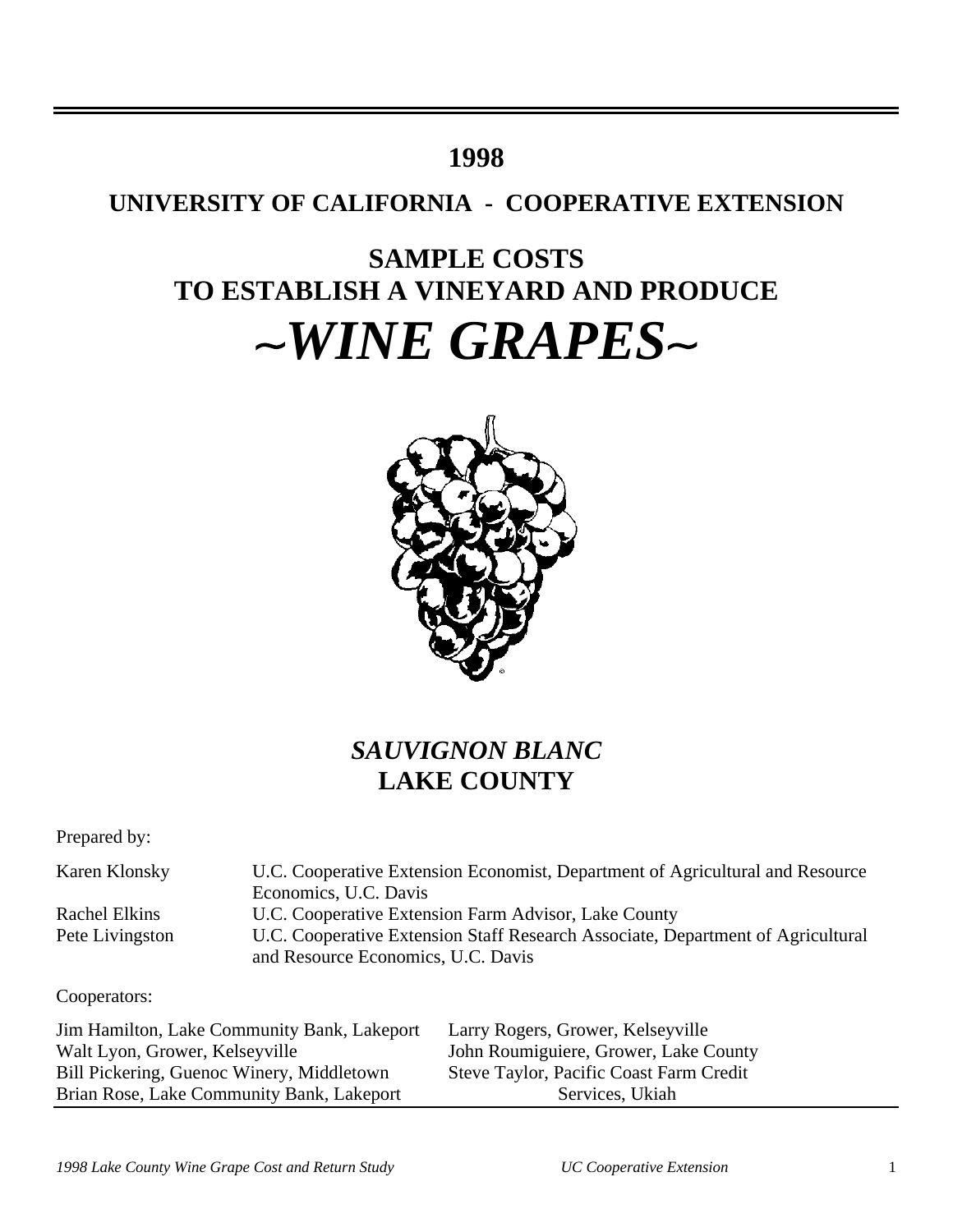### **UNIVERSITY OF CALIFORNIA - COOPERATIVE EXTENSION**

## **1998 - SAMPLE COSTS TO ESTABLISH A VINEYARD AND PRODUCE WINE GRAPES** *Sauvignon Blanc* **Lake County**

### **INTRODUCTION**

The detailed costs for vineyard establishment and wine grape production in Lake County are presented in this study. The hypothetical farm used in this report consists of a total of 40 acres, 35 of which are being established, 5 acres are in farmstead, roads, and pumping stations.

This study consists of Assumptions to Establish a Vineyard and Produce Table Grapes and eight tables. It is intended as a guide only. It can assist in production decisions, determining potential returns, and prepare budgets. Sample costs given for labor, materials, equipment and contract services are based on current figures. Some costs and practices detailed in this study may not be applicable to every situation. A blank, *Your Cost,* column is provided to enter your actual costs on Table 2 Costs Per Acre To Produce Wine Grapes and Table 3 Costs And Returns Per Acre to Produce Wine Grapes.

Tables included:

- Table 1. Costs Per Acre To Establish A Vineyard.
- Table 2. Costs Per Acre To Produce Wine Grapes
- Table 3. Costs And Returns Per Acre To Produce Wine Grapes
- Table 4. Monthly Cash Costs Per Acre To Produce Wine Grapes
- Table 5. Whole Farm Annual Equipment, Investment And Business Overhead Costs
- Table 6. Hourly Equipment Costs
- Table 7. Ranging Analysis
- Table 8. Cost and Returns/Breakeven Analysis

For an explanation of calculations used for the study refer to the attached Assumptions, call the Department of Agricultural and Resource Economics, Cooperative Extension, University of California, Davis, California, (530) 752-3589 or call Lake County farm advisor Rachel Elkins (707) 263-2281.

This and other cost of production studies can be ordered from the Department of Agricultural and Resource Economics, U.C. Davis, or from selected county Cooperative Extension offices.

> The University of California is an affirmative action/equal opportunity employer The University of California and the United States Department of Agriculture cooperating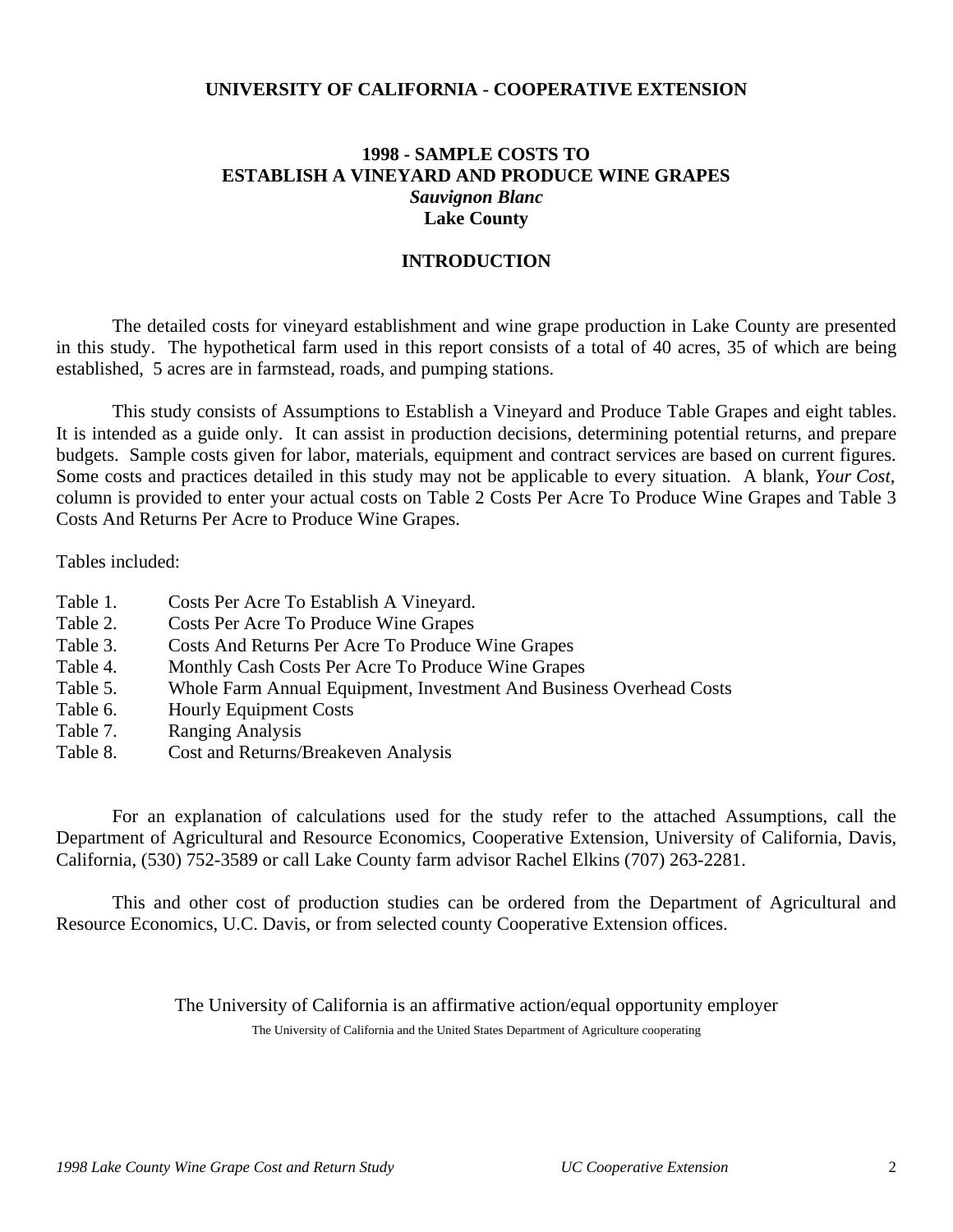### **UNIVERSITY OF CALIFORNIA - COOPERATIVE EXTENSION**

### **1998 - SAMPLE COSTS TO ESTABLISH A VINEYARD AND PRODUCE WINE GRAPES Sauvignon Blanc, Lake County**

### **ASSUMPTIONS**

The following are assumptions pertaining to sample costs to establish a vineyard and produce wine grapes in Lake County. Practices described are not recommendations by the University of California, but represent production procedures and materials considered typical of a well managed vineyard in Lake County. Costs and practices detailed in this study may not be applicable to all situations.Establishment and cultural practices vary by grower and region; variations can be significant. These costs are represented on an annual, per acre basis. **The use of trade names in this report does not constitute an endorsement or recommendation by the University of California nor is any criticism implied by omission of other similar products***.*

**Land**. The vineyard is owned, managed, and operated by the grower. The vineyard is located in Lake County and is situated on land previously planted to orchards. The farm is comprised of 40 acres, 35 of which are planted with wine grapes. The other 5 acres are occupied by roads, irrigation systems, and farmstead. Land is valued at \$7,500 per acre. This study assumes the land was purchased for planting a vineyard. Because only 35 of the 40 acres are planted to grapes, land is valued at \$8,571 per plantable acre.

**Vines**. Sauvignon Blanc vines are planted on a 7' x 11' spacing with 566 vines per acre during the first spring. In the second year 2% or 11 vines per acre are replanted for those lost in the first year. Vines will be trained to up the t-post during the second and third years. The grapevines are expected to begin yielding fruit in three years and then be productive for an additional 22 years.

**Trellis System**. The trellis system is designed to support a quadrilateral, cordon-trained, and spurpruned vineyard. Installation of the trellis system is performed by the owner and hired workers in the first two year. The trellis system is considered part of the vineyard since it would be removed at the time of vine removal and is shown in the vineyard establishment costs in Table 1. The following details the trellis system installation.

*First Year* Once the vineyard is laid out an end post is placed at each end of the rows. A three-foot screw anchor is drilled into the ground and wires are run up to the end post to keep it upright against tension. In between the end posts a nine-foot t-post is driven into the ground at the site of every other vine. The nine-foot posts will have the drip wire and crossarms attached and support the fruiting and foliage wires. At the alternate vine site a five-foot t-post is pounded into the row to allow the vine to be trained up the fruiting wires which are 40-42 inches above the ground. The 14 gauge drip line is clipped to each nine-foot post and anchored at the end of each row at the screw anchor. The drip irrigation line is attached to the drip wire.

*Second Year* A set of three crossarms are attached to each nine-foot t-post. Each crossarm varies in size from 36-48 inches with the largest at the top of the post, tapering down to the smallest at the bottom. The two top crossarms each have four 14 gauge, movable foliage wires; the lower arm carries two 12 gauge fruiting wires. The foliage wires are moved during the season as vines grow.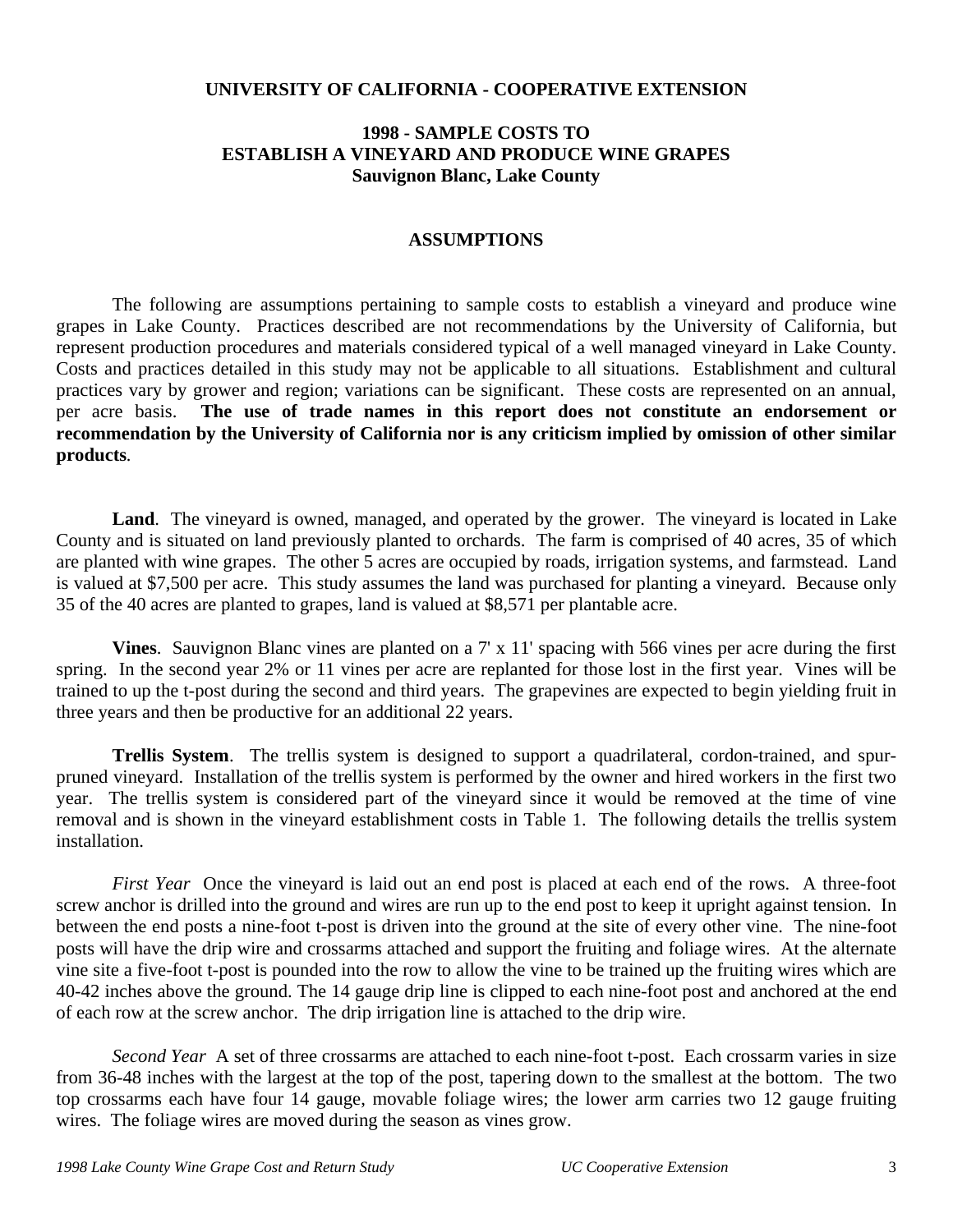**Irrigation and Frost Protection System**. Since the vineyard is established on land previously planted to orchards, it is assumed to have a well which will be refurbished and a new pump, motor, and filtration/injector station will be installed along with the drip irrigation system during to planting. The well, 15 hp motor, pump, filtration station, fertilizer injector system, drip lines and the labor to install of these components is included in the irrigation system cost. Water is pumped to the vineyard after running through a filtration station into the drip lines along the vine rows. The well, 15 hp motor, pump, filtration station, drip lines, and the labor to install of these components is included in the irrigation system cost. The irrigation system is considered an improvement to the property and has a 25 year life. Therefore, it is not found in preplant operations in Table 1 establishment costs, rather it is shown in the non-cash overhead sections as capital recovery cost of various tables and the Investments portion of Table 5.

The frost protection system consists of a 10 acre-foot reservoir, a 90 hp motor and pump, and overhead sprinklers. The reservoir is designed to hold enough water to protect the vineyard during the frost season. Water is pumped by the 90 hp booster pump to the overhead sprinklers. It is assumed that the vineyard will need frost protection for 12 nights during the season and the system will run for 6 hours per night. The reservoir, pump, and sprinklers are an investment, separate from the vineyard, and their costs are found in Table 5, Annual Equipment, Investment, and Overhead Costs. The cost of water used for frost protection is the cost of water pumped from the irrigation well to the reservoir and the cost to operate the booster pump during freezing periods.

Pumped water plus labor constitute the irrigation/frost protection cost. The cost is based on using 15 hp motor to pump from 75 feet deep over 35 acres. Price per acre-foot of water will vary by grower in this region depending on quantity pumped, power cost, various well characteristics, and other irrigation factors. In this study water is calculated to cost \$4.93 per acre-inch. No assumption is made about effective rainfall.

Irrigations occur from May through August in the first two years and June through August in the third year. Nitrogen fertilizer is injected into the drip system starting the first year. The amount of water applied to the vines varies and are shown in Table A.

|         | Table A. Applied Irrigation Water |           |
|---------|-----------------------------------|-----------|
| Year    | Number of                         | AcIn/Year |
| $1 - 2$ |                                   | 2.5       |
|         |                                   | 67        |
|         |                                   |           |

## **ESTABLISHMENT CULTURAL PRACTICES**

This vineyard is established on ground that had previously been planted to orchards. The land is assumed to be fairly level. The practices described below represents only the hypothetical vineyard in this study and may not be appropriate to your circumstance.

**Site Preparation**. The land subsoiled twice to a depth of 2-3 feet breaking up any underlying hardpan to improve root and water penetration. Afterwards the ground is disced three times to break up large clods of soil smoothing the ground in advance of leveling. Leveling consists of three passes with a landplane. The following spring a pre-emergent, residual herbicide (Surflan ) is applied for weed control through most of the first year growing season. Subsoiling and leveling are contracted out to commercial companies. Most operations that prepare the vineyard for planting are done in the year prior to planting, but costs are shown in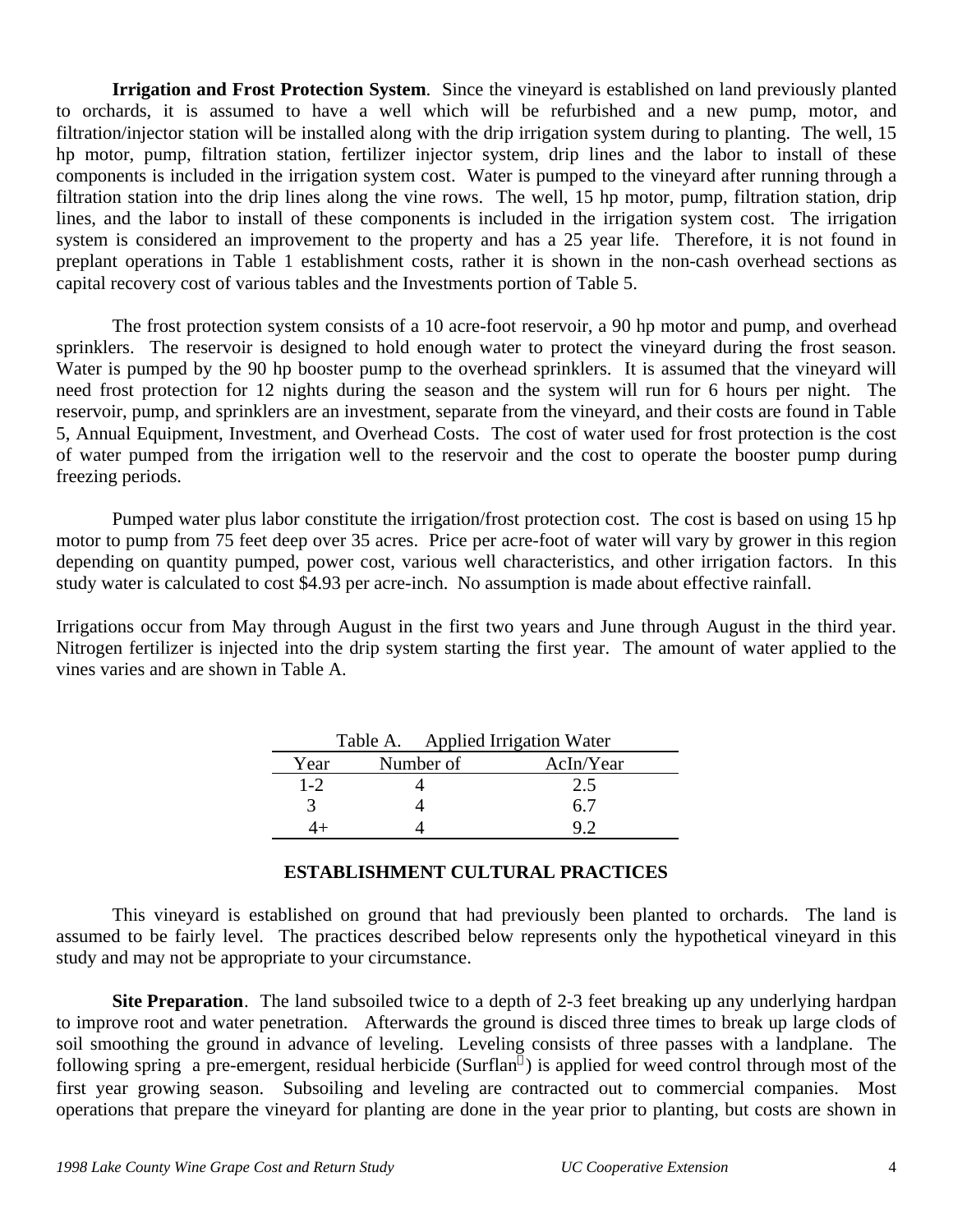the first year. All operations that prepare the vineyard for planting are done in the year prior to planting, but costs are shown in the first year in Table 1.

**Planting**. Planting the vineyard starts by laying out and marking vine sites in early spring. The first year's component of the trellis system is installed. Holes are dug, vines are planted, and a milk carton is placed around the vine. In the second year, 2% of the vines or 11 vines per acre are replaced after dying during the first season.

**Pruning, Training, and Crop Thinning.** A number of similar, but different cultural operations are performed during pruning and training. Not all of the same practices are used for other varieties or trellis systems.

The second year begins with a dormant pruning during the winter. Training includes suckering, tying, and training the selected cordons and spurs. Suckering is the removal of sprouts from the rootstock that compete with the trunk and cordons for water and nutrients.

Training continues in the third year but requires half the labor-hours to complete. Suckering and retying require the majority of the time involved and continues throughout the life of the vineyard.

**Insect and Arthropod Management**. Insects and mites are managed by using different pesticides and management techniques beginning the first year. Pest populations are monitored to determine when an economically damaging level will occur and which control method to use. From the second year on an application of insecticide is sprayed to manage leafhoppers. Beginning in the third year a miticide is applied in July to control mites.

**Disease Management**. There are many pathogens that attack grapevines, but the only major disease that is assumed to occur in this study is powdery mildew. A dusting and spraying program for powdery mildew control begins the second year with single application of sulfur dust and increases to eight applications in the third year. Also in the third year, three wettable sulfur treatments are made with the first application mixed into the leafhopper spray. A sterol inhibitor is applied for additional mildew control in the fourth year. All applications are made using a 50 HP tractor and an vineyard sprayer.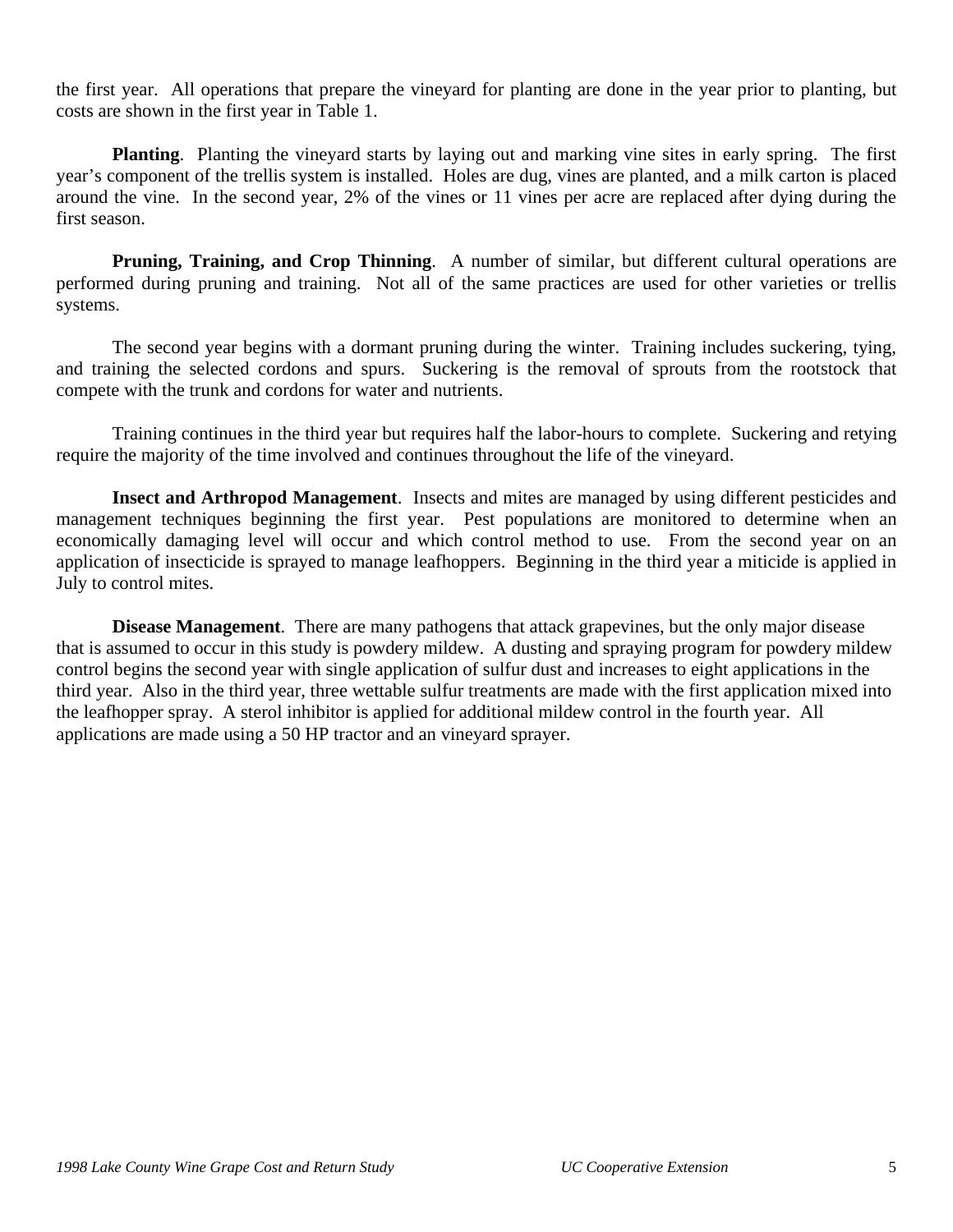**Vineyard Floor Management**. Weed control in the vine row and middles are managed with hand hoeing, multiple discings, and herbicides. The vine rows are hand hoed during the first two years only. The row middles are disced from March through August. The middles are disced four times every year. The vine rows are stripped sprayed with different herbicides during winter and summer each year. The summer strip spray is applied on only half of the acreage.

**Fertilization**. Nitrogen is injected into the drip irrigation system beginning in the first year at 10 pounds of N per acre.

**Establishment Cost**. An establishment cost is the sum of the costs for land preparation, trellis system, planting, vines, cash overhead and production expenses for growing the vines through the first year that grapes are harvested. It is used to determine the non-cash overhead expense, capital recovery cost, during the production years. The Total Accumulated Net Cash Cost on Table 1 in the third year represents the establishment cost. For this study the cost is \$8,640 per acre or \$302,400 for the 35 acre vineyard. The establishment cost is amortized over the remaining 22 years the vineyard is in production.

### **PRODUCTION CULTURAL PRACTICES**

**Pruning and Suckering.** Pruning is done during the winter months and the prunings are first chopped with a flail mower then disced into the row middles. Suckers are removed from the trunks each year.

**Vineyard Floor Management**. Herbicides and cultivation are use to manage the vineyard floor and control weeds. Four discing are performed in March through August. Vine row weeds are controlled with a preemergent herbicide mix applied as a strip spray during the winter and escaped weeds are controlled with a summer application of a contact herbicide.

**Insect And Arthropod Management**. Pest management techniques used to control insect and disease problems in the last year of vineyard establishment are the same practices used in the production years.

**Disease Management**. Powdery mildew is treated beginning in April with an application of sulfur dust followed with nine more dustings. Three applications of wettable sulfur are made April through August. One treatment of wettable sulfur is mixed with the leafhopper spray. A single sterol inhibitor treatment is made in July. All of the insect and fungicide sprays are made using the rented 50 HP tractor and vineyard sprayer.

Pesticides, rates, and cultural practices mentioned in this cost study are a few of those listed in the *UC IPM Pest Management Guidelines, Grapes* and *Grape Pest Management*. Written recommendations are required for many pesticides and are made by licensed pest control advisors. For information and pesticide use permits, contact the local county Agricultural Commissioner's office. For additional production information contact Lake County viticulture farm advisors.

**Harvest**. Harvesting starts in the third year. In this cost study the vineyard contracts to have the grape crop custom harvested by hand and is charged on a per ton basis. The third year the contract rate is \$110 per ton because of the small tonnage, but falls to \$95 per ton in the fourth year. It is assumed in this study that the grower rents a forklift, several tractors, and 12 gondolas with bins to manage an efficient harvest. Hauling to the crusher is also contracted for and paid by the grower. It is assumed that the grower is hauling to a winery outside of the county and the cost would is approximately \$15 per ton.

**Assessment**. The Lake County Wine Grape Commission (LCWGC) is a local entity performing marketing and research for growers. The current assessment rate is 1% of the gross value of the grapes and is collect by the wineries.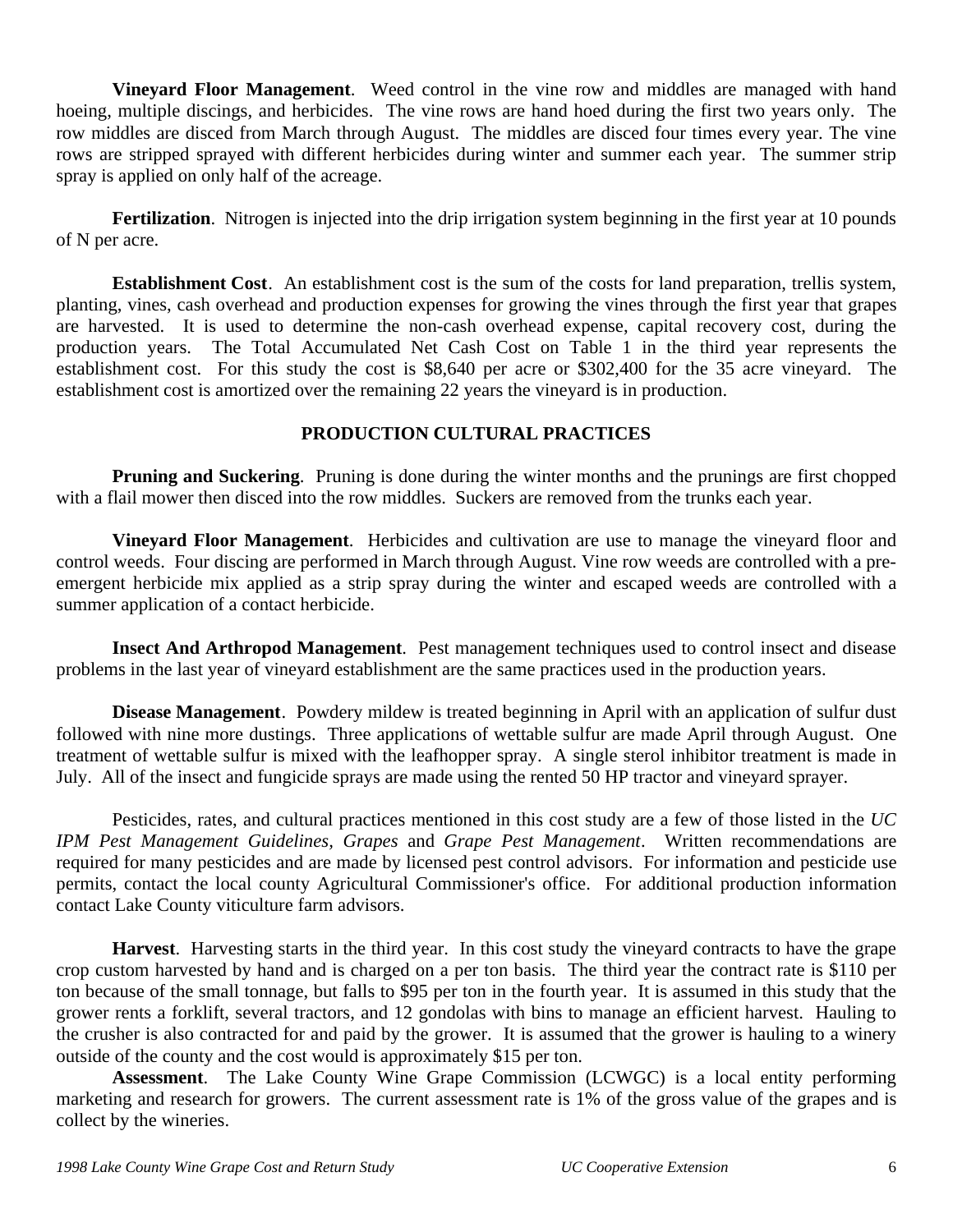**Yields**. Wine grapes begin bearing an economic crop in the third year after planting.Yield maturity is reached in the sixth year. An assumed yield of 7 tons per acre is used to calculate cost per ton in production years. The annual yields are measured in tons as shown in Table B.

| Table B.      |  |  | Annual Yields for Sauvignon Blanc in Lake County (District 2) |
|---------------|--|--|---------------------------------------------------------------|
| Year          |  |  |                                                               |
| Tons Per Acre |  |  |                                                               |

**Returns**. Return prices per ton for wine grapes are determined by variety and percent sugar. The effect of sugar percentages on prices is indicated in Table C by the low and high returns received. The lowest price in the last four years was \$425 per ton while the high was at \$815; the average 1996 price for Sauvignon Blanc was \$658 per ton. Use of return prices for grapes is for calculating net returns to growers at different yields and price. Returns, shown in Table 7 will vary and the yields and prices used in this cost study are an estimate taking into consideration variety produced, fruit quality, and current market conditions. An estimated price of a \$900 per ton of Sauvignon Blanc wine grapes is used in this study.

|         |     | $\sqrt{\pi}$ on |          |
|---------|-----|-----------------|----------|
|         |     | Range           | Weighted |
| Year    | Low | High            | Average  |
| 1992    | 430 | 775             | 680      |
| 1993    | 450 | 738             | 662      |
| 1994    | 425 | 815             | 652      |
| 1995    | 600 | 750             | 658      |
| 1996    | 600 | 682             | 658      |
| Average | 501 | 752             | 662      |

Table C. Annual Prices Received by Lake County (District 2) Growers for Sauvignon Blanc Over Five Previous Harvests $<sup>1</sup>$ </sup>

<sup>1</sup> Data compiled from the Final Grape Crush Report, 1992-1996 Crops.

**Risk**. The risks associated with producing wine grapes should not be minimized. While this study makes every effort to model a production system based on typical, real world practices, it cannot fully represent financial, agronomic and market risks which affect the profitability and economic viability of wine grape production.

Risk is caused by various sources of uncertainty which include production, price, and financial. Examples of these are insect damage, a decrease in price, or an increase in interest rates. Due to the risk involved, access to a market is crucial. A market channel should be determined before vineyards are planted and brought into production.

Labor. Hourly wages for workers are \$8.00 and \$6.00 per hour for machine and non-machine workers, respectively. Adding 34% for Workers Compensation, Social Security, Medicare, insurance, and other possible benefits gives the labor rates shown of \$10.72 and \$8.04 per hour for machine labor and non-machine labor, respectively. Labor time for operations involving machinery are 20% higher than the operation time given in Table 2 to account for the extra labor involved in equipment set up, moving, maintenance, work breaks, and field repair. Wages for a manager are not included as cost. Returns above total costs is considered a return to management and risk.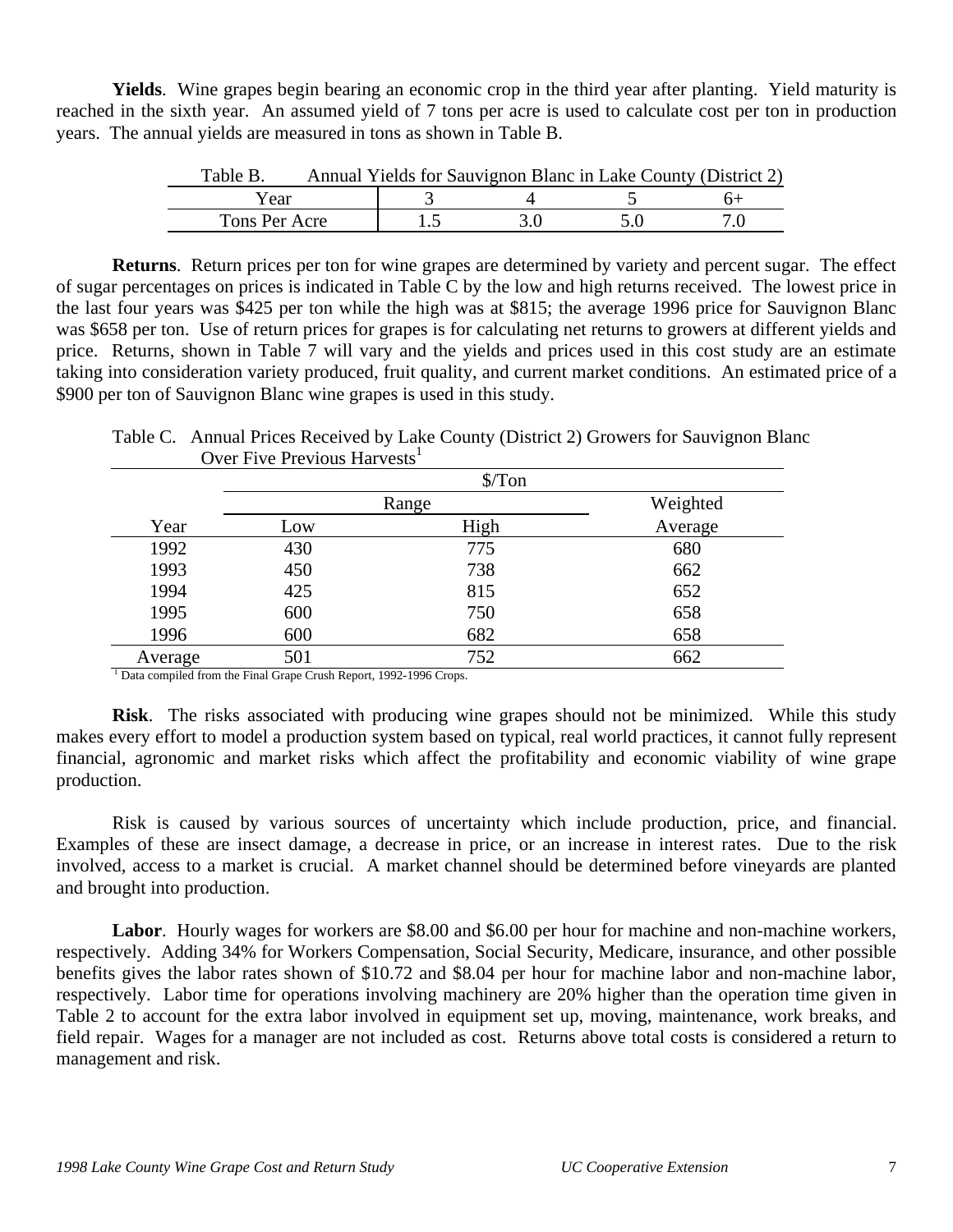**Cash Overhead**. Cash overhead consists of various cash expenses paid out during the year that are assigned to the whole farm, not to a particular operation. These costs include property taxes, interest on operating capital, office expense, liability and property insurance, and equipment repairs.

*Property Taxes.* Counties in California charge a base property tax rate of 1% on the assessed value of the property. In some counties special assessment districts exist and charge additional taxes on property including equipment, buildings, and improvements. For this study, county taxes are calculated as 1% of the average value of the property. Average value equals new cost plus salvage value divided by 2 on a per acre basis. The salvage value for land is equal to the purchase price because land does not depreciate from use.

*Interest On Operating Capital*. Interest on operating capital is based on cash operating costs and is calculated monthly until harvest at a nominal rate of 10.46% per year. A nominal interest rate is the going market cost of borrowed funds.

*Insurance*. Insurance for farm investments vary depending on the assets included and the amount of coverage. Property insurance provides coverage for property loss and is charged at 0.713% of the average value of the assets over their useful life. Liability insurance covers accidents on the farm and costs \$469 for the entire farm.

*Office Expense*. Office and business expenses for 35 acres are estimated at \$6,000 annually or \$171 per planted acre. These expenses include office supplies, telephones, bookkeeping, accounting, legal fees, road maintenance, etc.

**Non-cash Overhead**. Non-cash overhead is calculated as the capital recovery cost for equipment and other farm investments. Although farm equipment used on farms in Lake County may be purchased new or used, this study shows the current purchase price for new equipment. The new purchase price is adjusted to 50% to indicate a mix of new and used equipment. Annual ownership costs (Equipment and Investments) are shown in Tables 1-3 and 5. They represent the capital recovery cost for investments on an annual per acre basis.

*Capital Recovery Costs*. Capital recovery cost is the annual depreciation and interest costs for a capital investment. It is the amount of money required each year to recover the difference between the purchase price and salvage value (unrecovered capital). Put another way, it is equivalent to the annual payment on a loan for the investment with the downpayment equal to the discounted salvage value. This is a more complex method of calculating ownership costs than straight-line depreciation and opportunity costs, but more accurately represents the annual costs of ownership because it takes the time value of money into account (Boehlje and Eidman). The calculation for the annual capital recovery costs is as follows. . The calculation for the annual capital recovery costs is taken from the publication *Farm Management* (Boehlje and Eidman) and is as follows.

|       |       | Capital                                |                         |      |
|-------|-------|----------------------------------------|-------------------------|------|
|       |       | Purchase – Salvage $\times$ Recovery + | $Solve \times Interest$ |      |
| Price | Value | Factor                                 | Value                   | Rate |

*Salvage Value*. Salvage value is an estimate of the remaining value of an investment at the end of its life. For farm machinery (e.g., tractors and implements) the remaining value is a percentage of the new cost of the investment. The life in years is estimated by dividing the wear-out life, as given by American Society of Agricultural Engineers (ASAE) by the annual use in hours. Salvage value is calculated by Boelje and Eidman as

### *New Price* × *%RemainingValue*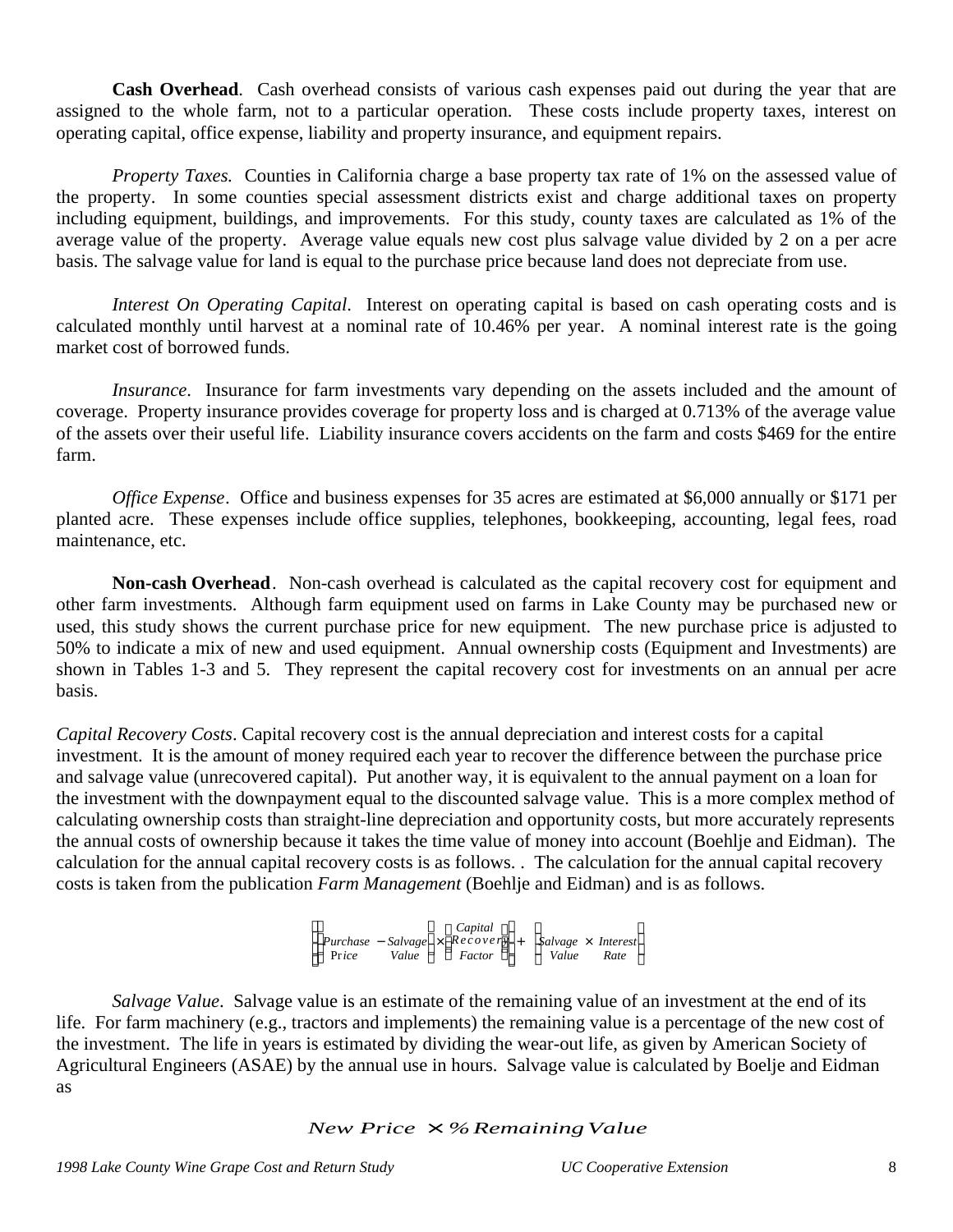Salvage value for other investments including irrigation systems, buildings, and miscellaneous equipment is zero. The salvage value for land is equal to the purchase price because land does not depreciate from use. The purchase price and salvage value for certain equipment and investments are shown in Table 4.

*Capital Recovery Factor.* Capital recovery factor is the amortization factor or annual payment whose present value at compound interest is 1. It is the function of the interest rate and years of life of the equipment.

*Interest Rate.* The interest rate of 7.81% used to calculate capital recovery cost is the United States Department of Agriculture-Economic Reporting Service's (USDA-ERS) ten year average of California's agricultural sector long-run real rate of return to production assets from current income. It is used to reflect the long-term realized rate of return to these specialized resources that can only be used effectively in the agricultural sector, not including inflation. In other words, the next best alternative use for these resources is in another agricultural enterprise.

**Equipment Costs**. Cash equipment costs are composed of three parts; non-cash overhead, cash overhead, and operating costs. Both of the overhead factors have been discussed in previous sections. The operating costs consist of fuel, lubrication, and repairs.

Repair costs are based on purchase price, annual hours of use, total hours of life, and repair coefficients formulated by the ASAE. Fuel and lubrication costs are also determined by ASAE equations based on maximum PTO hp, and type of fuel used. The fuel and repair cost per acre for each operation in Table 2. is determined by multiplying the total hourly operating cost in Table 6. for each piece of equipment used for the cultural practice by the number of hours per acre for that operation. Tractor time is 10% higher than implement time for a given operation to account for setup time. Prices for on-farm delivery of diesel and gasoline are \$0.78 and \$1.22 per gallon, respectively.

**Acknowledgment**. Appreciation is expressed to those growers and other cooperators who provided support for this study.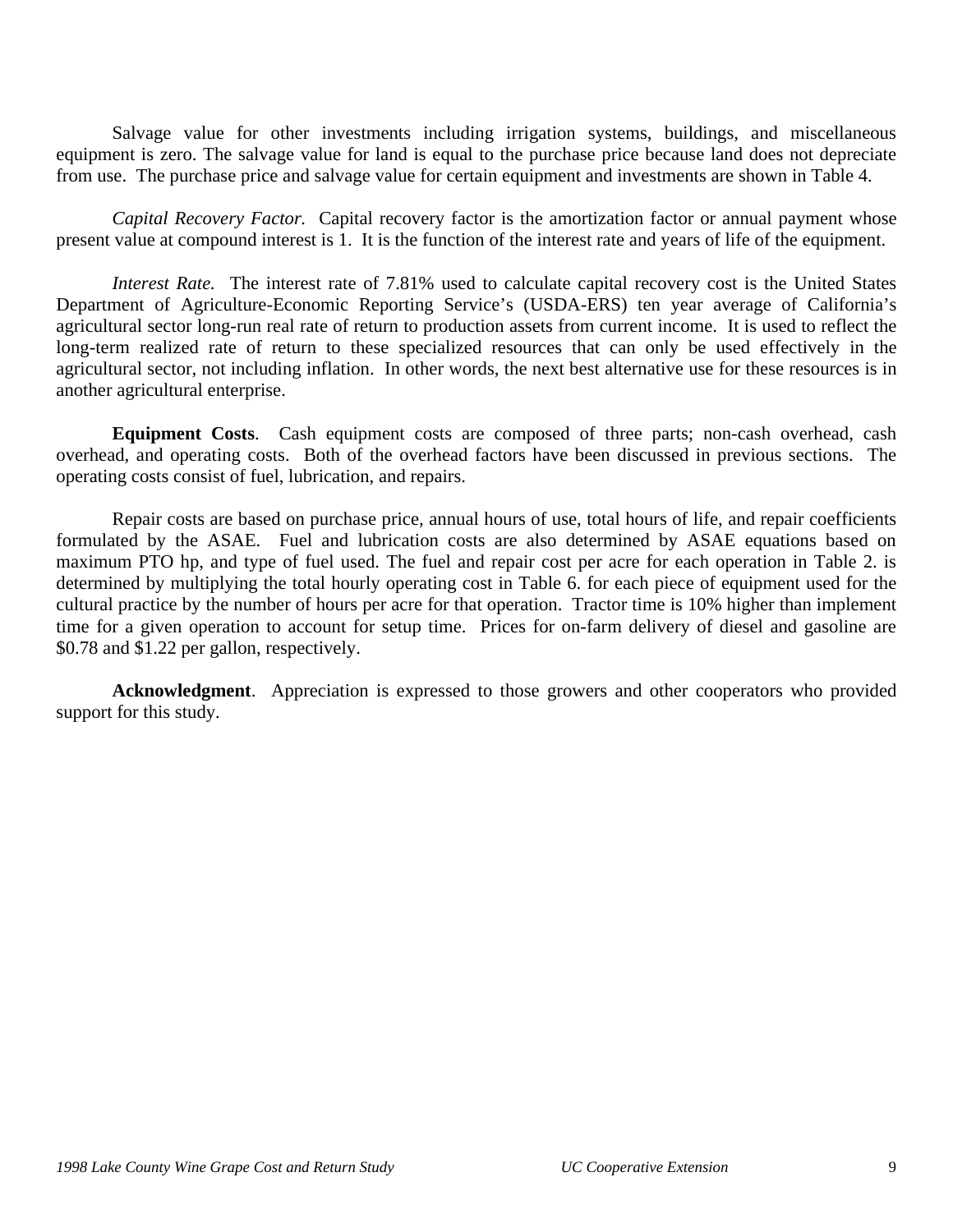## **REFERENCES**

- American Society of Agricultural Engineers. 1994. *American Society of Agricultural Engineers Standards Yearbook*. Russell H. Hahn and Evelyn E. Rosentreter (ed.) St. Joseph, Missouri. 41st edition.
- Boelje, Michael D., and Vernon R. Eidman. 1984. *Farm Management*. John Wiley and Sons. New York, New York
- California Department of Food and Agriculture. 1993. Final Grape Crush Report 1992 Crop. California Agricultural Statistics Service and Federal State Market News Service. Sacramento, California.
- California Department of Food and Agriculture. 1994. Final Grape Crush Report 1993 Crop. California Agricultural Statistics Service and Federal-State Market News Service. Sacramento, California.
- California Department of Food and Agriculture. 1995. Final Grape Crush Report 1994 Crop. California Agricultural Statistics Service and Federal State Market News Service. Sacramento, California.
- California Department of Food and Agriculture. 1996. Final Grape Crush Report 1995 Crop. California Agricultural Statistics Service and Federal State Market News Service. Sacramento, California.
- California Department of Food and Agriculture. 1997. Final Grape Crush Report 1996 Crop. California Agricultural Statistics Service and Federal State Market News Service. Sacramento, California.
- Integrated Pest Management Education and Publications. 1990. *U.C. Pest Management Guidelines, Grapes*. *In* M. L. Flint (ed.) UC IPM pest management guidelines. University of California. Division of Agriculture and Natural Resources. Oakland, California. Publication 3339.

University of California, Division of Agriculture and Natural Resources. 1992. *Grape Pest Management*. Donald L. Flaherty, et. Al. (ed.) Second Edition. University of California, Division of Agriculture and Natural Resources. Oakland, California. Publication 3343.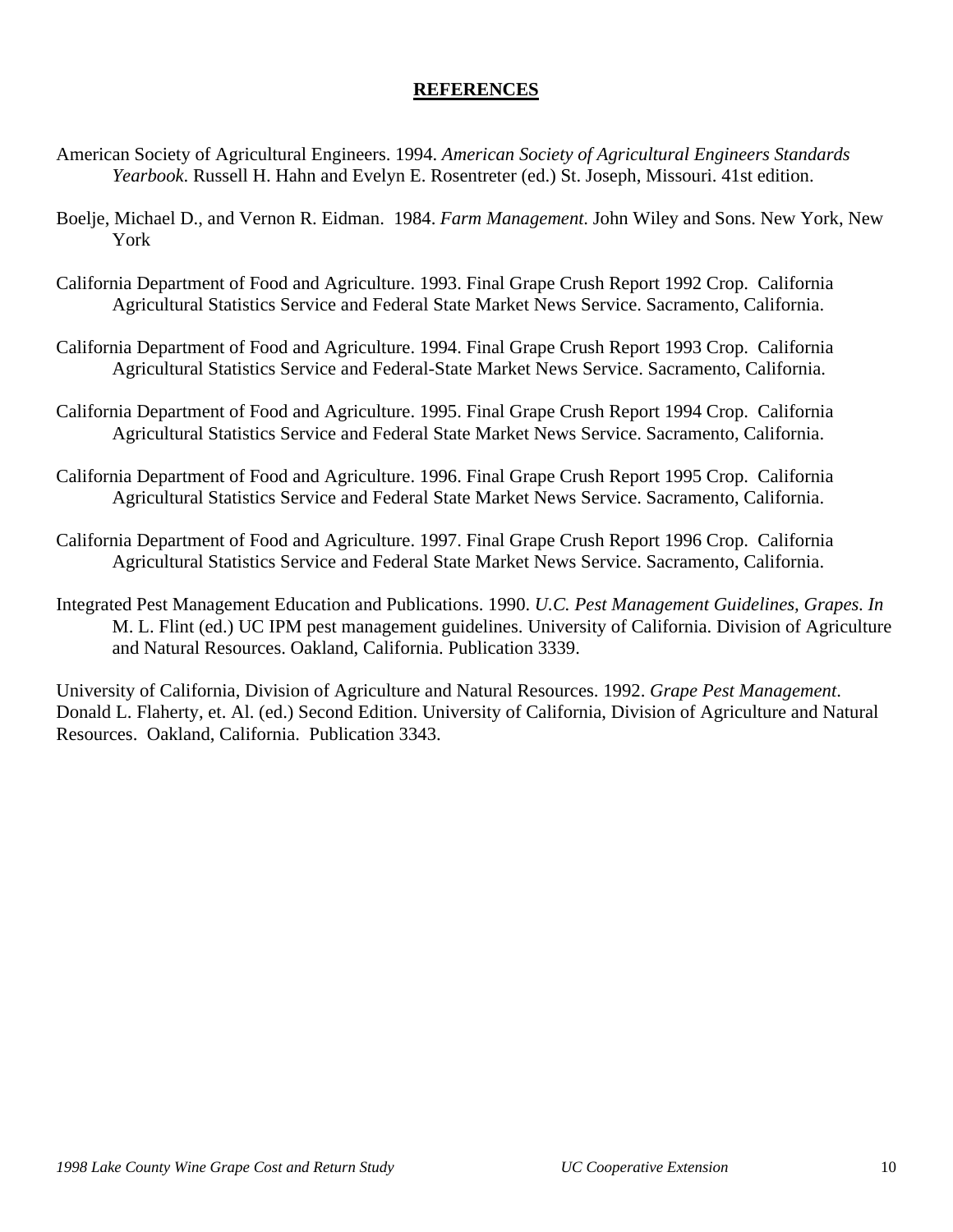#### U.C. COOPERATIVE EXTENSION Table 1. SAMPLE COSTS PER ACRE TO ESTABLISH A VINEYARD LAKE COUNTY - 1998 SAUVIGNON BLANC

| Labor Rate: \$10.72/hr. machine labor<br>\$8.04/hr. non-machine labor | Vines Per Acre: 566<br>Interest Rate: 10.46% |       |       |       |       |       |  |  |  |
|-----------------------------------------------------------------------|----------------------------------------------|-------|-------|-------|-------|-------|--|--|--|
|                                                                       | Cost Per Acre                                |       |       |       |       |       |  |  |  |
| Year                                                                  | lst                                          | 2nd   | 3rd   | 4th   | 5th   | 6th   |  |  |  |
| Tons Per Acre                                                         |                                              |       | 1.5   | 3.0   | 5.0   | 7.0   |  |  |  |
| Planting Costs:                                                       |                                              |       |       |       |       |       |  |  |  |
| Land Preparation - Subsoil 2X                                         | \$250                                        |       |       |       |       |       |  |  |  |
| Land Preparation - Disc 3X                                            | 21                                           |       |       |       |       |       |  |  |  |
| Land Preparation - Landplane 3X                                       | 75                                           |       |       |       |       |       |  |  |  |
| Weed Control - Preplant Spray                                         | 34                                           |       |       |       |       |       |  |  |  |
| Survey & Layout Vineyard                                              | 75                                           |       |       |       |       |       |  |  |  |
| Install Posts & Drip Wire                                             | 1,657                                        |       |       |       |       |       |  |  |  |
| Dig & Plant Vines, Cover Trunks                                       | 283                                          |       |       |       |       |       |  |  |  |
| Vines: 566 Per Acre (2% Replant In 2nd Year)                          | 2,123                                        | \$47  |       |       |       |       |  |  |  |
| Install Crossarms and Fruiting Wires                                  |                                              | 1,529 |       |       |       |       |  |  |  |
| TOTAL PLANTING COSTS                                                  | 4,518                                        | 1,576 |       |       |       |       |  |  |  |
| Cultural Costs:                                                       |                                              |       |       |       |       |       |  |  |  |
| Weed Control - Postplant Spray                                        | 82                                           |       |       |       |       |       |  |  |  |
| Prune - Dormant                                                       |                                              | 28    | \$113 | \$311 | \$311 | \$311 |  |  |  |
| Chop Prunings                                                         |                                              |       |       | 7     | 13    | 13    |  |  |  |
| Frost Protection - 12 days                                            |                                              | 68    | 68    | 68    | 68    | 68    |  |  |  |
| Irrigate & Fertilize                                                  | 36                                           | 36    | 50    | 68    | 68    | 68    |  |  |  |
| Pest Control - Vertebrates                                            | 5                                            | 5     | 5     | 5     | 5     | 5     |  |  |  |
| Training (Sucker, Tie & Train)                                        |                                              | 283   | 142   |       |       |       |  |  |  |
| Weed Control - Hand Hoe                                               | 32                                           | 48    |       |       |       |       |  |  |  |
| Weed Control - Disc Middles 4X                                        | 24                                           | 24    | 28    | 28    | 28    | 28    |  |  |  |
| Remove Suckers                                                        |                                              |       |       | 60    | 60    | 60    |  |  |  |
| Weed Control - Summer Strip Spray                                     |                                              |       | 5     | 5     | 5     | 5     |  |  |  |
| Insect Control - Leafhoppers (+ 1 Mildew                              |                                              | 22    | 63    | 63    | 63    | 63    |  |  |  |
| Control In Year 3+)                                                   |                                              |       |       |       |       |       |  |  |  |
| Disease Control - Dust Mildew (1X In Year 3,                          |                                              | 4     | 39    | 39    | 39    | 39    |  |  |  |
| 8X In Year 3+)                                                        |                                              |       |       |       |       |       |  |  |  |
| Disease Control - Spray Mildew 3X (Wettable                           |                                              |       | 17    | 36    | 36    | 36    |  |  |  |
| Sulfur & SI)                                                          |                                              |       |       |       |       |       |  |  |  |
| Move Wires 4X<br>Leaf Removal                                         |                                              |       |       | 48    | 48    | 48    |  |  |  |
|                                                                       |                                              |       |       | 150   | 150   | 150   |  |  |  |
| Insect Control - Mites                                                |                                              |       | 39    | 39    | 39    | 39    |  |  |  |
| Weed Control - Winter Strip Spray                                     |                                              | 27    | 13    | 13    | 13    | 13    |  |  |  |
| Miscellaneous Costs                                                   | 80                                           | 80    | 80    | 80    | 80    | 80    |  |  |  |
| Pickup Truck Use                                                      | 42                                           | 42    | 42    | 42    | 42    | 42    |  |  |  |
| TOTAL CULTURAL COSTS                                                  | 301                                          | 667   | 704   | 1,062 | 1,068 | 1,068 |  |  |  |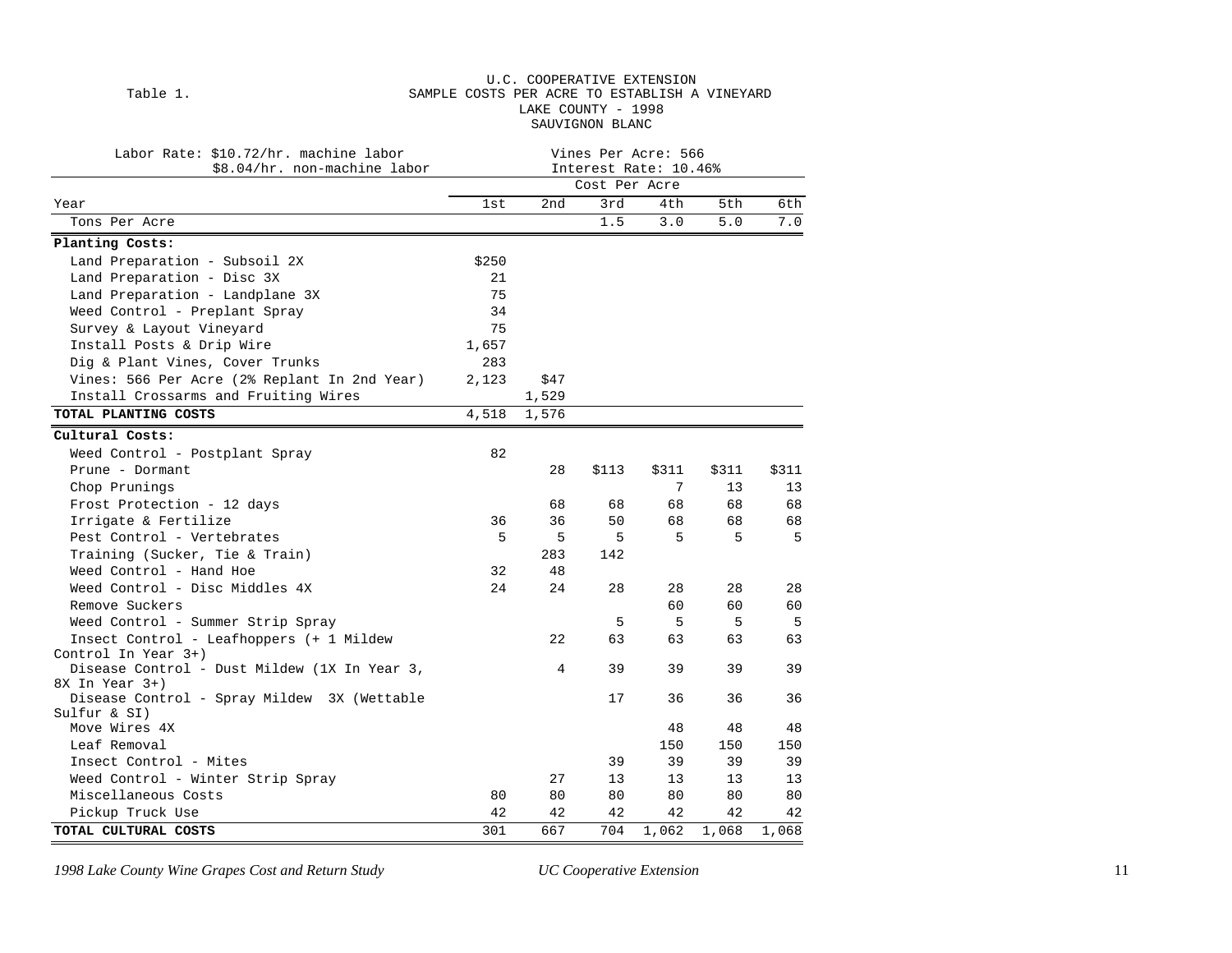| Table 1. Continued                           |               |                                   |       |       |       |       |
|----------------------------------------------|---------------|-----------------------------------|-------|-------|-------|-------|
|                                              | Cost Per Acre |                                   |       |       |       |       |
| Year                                         | 1st           | 2nd                               | 3rd   | 4th   | 5th   | 6th   |
| Tons Per Acre                                |               |                                   | 1.5   | 3.0   | 5.0   | 7.0   |
| Harvest Costs:                               |               |                                   |       |       |       |       |
| Pick Fruit                                   |               |                                   | 179   | 306   | 503   | 707   |
| Haul To Winery                               |               |                                   | 23    | 45    | 75    | 105   |
| TOTAL HARVEST COSTS                          |               |                                   | 202   | 351   | 578   | 812   |
| Assessment Costs:                            |               |                                   |       |       |       |       |
| Lake County Wine Grape Commission            |               |                                   | 14    | 27    | 45    | 63    |
| TOTAL ASSESSMENT COSTS                       |               |                                   | 14    | 27    | 45    | 63    |
| Interest On Operating Capital @ 10.46%       | 273           | 121                               | 31    | 50    | 55    | 57    |
| TOTAL OPERATING COSTS/ACRE                   | 5,092         | 2,364                             | 951   | 1,490 | 1,746 | 2,000 |
| Cash Overhead Costs:                         |               |                                   |       |       |       |       |
| Office Expense                               | 171           | 171                               | 171   | 171   | 171   | 171   |
| Liability Insurance                          | 13            | 13                                | 13    | 13    | 13    | 13    |
| Property Taxes                               | 117           | 119                               | 119   | 119   | 119   | 119   |
| Property Insurance                           | 83            | 85                                | 85    | 85    | 85    | 85    |
| Investment Repairs                           | 141           | 141                               | 141   | 141   | 141   | 141   |
| TOTAL CASH OVERHEAD COSTS                    | 525           | 529                               | 529   | 529   | 529   | 529   |
| TOTAL CASH COSTS/ACRE                        | 5,617         | 2,893                             | 1,480 | 2,019 | 2,275 | 2,529 |
| INCOME/ACRE FROM PRODUCTION                  |               |                                   | 1,350 | 2,700 | 4,500 | 6,300 |
| NET CASH COSTS/ACRE FOR THE YEAR             | 5,617         | 2,893                             | 130   |       |       |       |
| PROFIT/ACRE ABOVE CASH COSTS                 |               |                                   |       | 681   | 2,225 | 3,771 |
| ACCUMULATED NET CASH COSTS/ACRE              | 5,617         | 8,510                             | 8,640 | 7,959 | 6,415 | 4,188 |
| Capital Recovery Cost (7.81% Interest Rate): |               |                                   |       |       |       |       |
| Land @ \$7,500 Per Acre                      | 669           | 669                               | 669   | 669   | 669   | 669   |
| Drip Irrigation System                       | 100           | 100                               | 100   | 100   | 100   | 100   |
| Frost Protection System                      | 198           | 198                               | 198   | 198   | 198   | 198   |
| Reservoir - 10 AcFt Capacity                 | 103           | 103                               | 103   | 103   | 103   | 103   |
| Shop Building                                | 44            | 44                                | 44    | 44    | 44    | 44    |
| Shop Tools                                   | 16            | 16                                | 16    | 16    | 16    | 16    |
| Fuel Tank & Pump                             | 16            | 16                                | 16    | 16    | 16    | 16    |
| Equipment                                    | 101           | 131                               | 131   | 126   | 126   | 126   |
| TOTAL CAPITAL RECOVERY COST                  | 1,247         | 1,277                             | 1,277 | 1,272 | 1,272 | 1,272 |
| TOTAL COST/ACRE FOR THE YEAR                 | 6,864         | 4,170                             | 2,757 | 3,291 | 3,547 | 3,801 |
| INCOME/ACRE FROM PRODUCTION                  |               |                                   | 1,350 | 2,700 | 4,500 | 6,300 |
| TOTAL NET COST/ACRE FOR THE YEAR             | 6,864         | 4,170                             | 1,407 | 591   |       |       |
| NET PROFIT/ACRE ABOVE TOTAL COST             |               |                                   |       |       | 953   | 2,499 |
| TOTAL ACCUMULATED NET COST/ACRE              |               | 6,864 11,034 12,441 13,032 12,079 |       |       |       | 9,580 |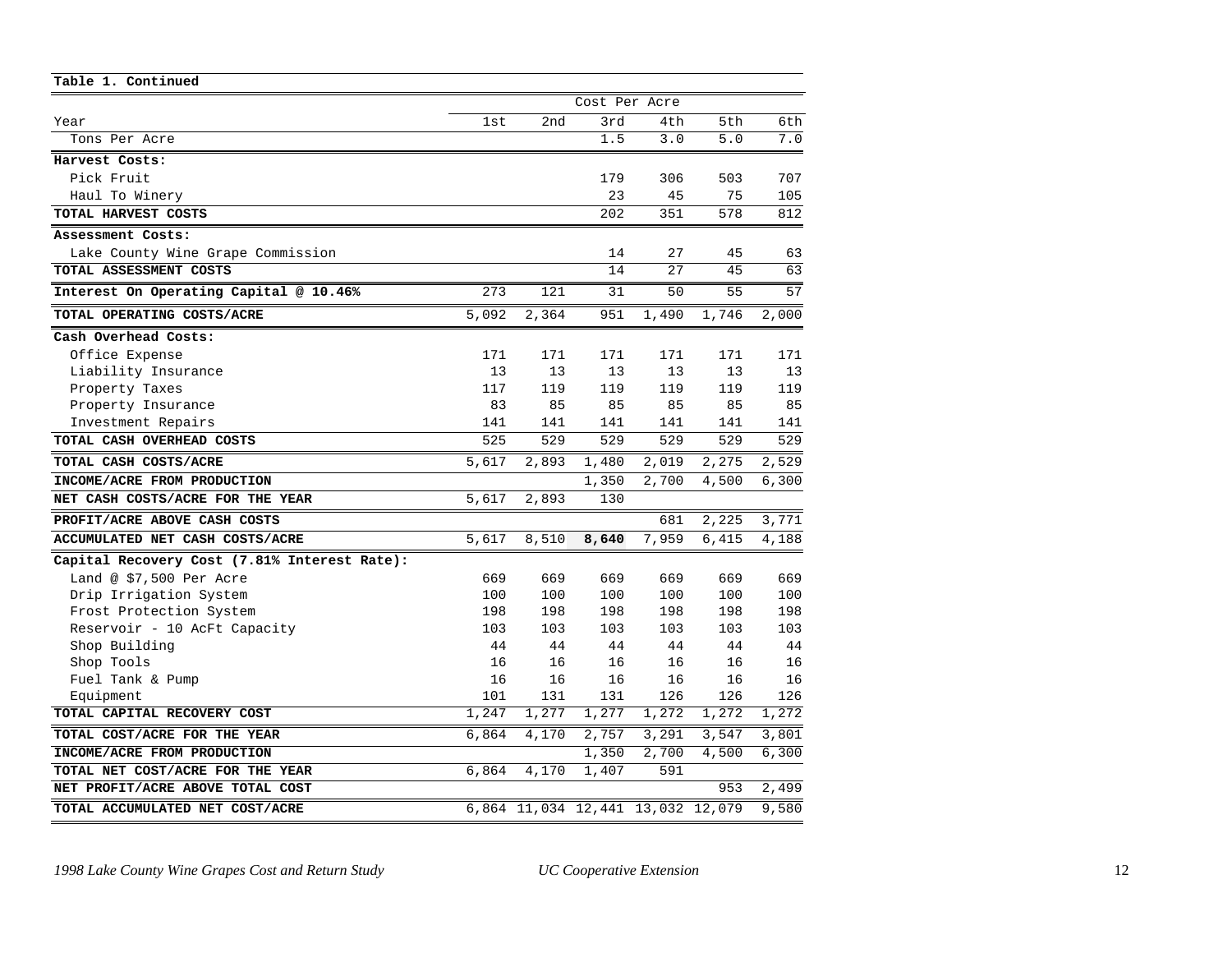#### U.C. COOPERATIVE EXTENSION Table 2. COSTS PER ACRE TO PRODUCE WINE GRAPE LAKE COUNTY - 1998 SAUVIGNON BLANC

| Labor Rate:                       | \$10.72/hr. machine labor<br>Interest Rate: 10.46%<br>\$8.04/hr. non-machine labor<br>Yield per Acre: 7.0 Ton |                |                |                                           |             |           |      |
|-----------------------------------|---------------------------------------------------------------------------------------------------------------|----------------|----------------|-------------------------------------------|-------------|-----------|------|
| Operation                         |                                                                                                               |                |                | Cash and Labor Costs per Acre ----------- |             |           |      |
|                                   | Time                                                                                                          | Labor          | Fuel, Lube     | Material                                  | Custom/     | Total     | Your |
| Operation                         | (Hrs/A)                                                                                                       | Cost           | & Repairs      | Cost                                      | Rent        | Cost      | Cost |
| Cultural:                         |                                                                                                               |                |                |                                           |             |           |      |
| Weed Control - Winter             | 0.25                                                                                                          | 3              | 1              | 9                                         | 0           | 13        |      |
| Prune - Dormant                   | 0.00                                                                                                          | $\mathbf 0$    | $\mathbf 0$    | $\mathbf 0$                               | 311         | 311       |      |
| Chop Brush                        | 0.18                                                                                                          | 2              |                | $\Omega$                                  | $\mathbf 0$ | 3         |      |
| Weed Control - Disc Middles 4X    | 1.33                                                                                                          | 17             | 6              | $\Omega$                                  | $\Omega$    | 23        |      |
| Frost Protection - 12 Days        | 2.40                                                                                                          | 19             | U              | 49                                        | $\Omega$    | 68        |      |
| Pest Control - Vertebrate Pest    | 0.00                                                                                                          | $\mathbf 0$    | U              | 5                                         | $\Omega$    | 5         |      |
| Disease Control - Dust Sulfur 8X  | 1.60                                                                                                          | 21             | 6              | 13                                        | $\Omega$    | 39        |      |
| Move Wires 4X                     | 6.00                                                                                                          | 48             | U              | $\mathbf 0$                               | $\Omega$    | 48        |      |
| Remove Suckers                    | 0.00                                                                                                          | $\overline{0}$ | N              | 60                                        | $\Omega$    | 60        |      |
| Leaf Removal                      | 0.00                                                                                                          | $\overline{0}$ |                | 150                                       | $\Omega$    | 150       |      |
| Irrigate & Fertilize              | 2.00                                                                                                          | 16             | $\Omega$       | 52                                        | $\Omega$    | 68        |      |
| Insect Control - Leafhoppers 2X   | 0.38                                                                                                          | 5              | 2              | 15                                        | $\Omega$    | 21        |      |
| Disease Control - Spray Sulfur 3X | 1.15                                                                                                          | 15             | 5              | 13                                        | $\Omega$    | 32        |      |
| Weed Control - Summer Strip       | 0.21                                                                                                          | $\overline{3}$ |                | 2                                         | $\Omega$    | 5         |      |
| Insect Control - Mites            | 0.38                                                                                                          | 5              | $\overline{2}$ | 32                                        | $\Omega$    | 38        |      |
| Miscellaneous Costs               | 0.00                                                                                                          | $\mathbf 0$    | $\mathbf 0$    | $\Omega$                                  | 80          | 80        |      |
| Pickup Truck Use                  | 2.71                                                                                                          | 35             | 10             | $\Omega$                                  | $\mathbf 0$ | 45        |      |
|                                   |                                                                                                               |                |                |                                           |             |           |      |
| TOTAL CULTURAL COSTS              | 18.60                                                                                                         | 189            | 32             | 398                                       | 391         | 1011      |      |
| Harvest:                          |                                                                                                               |                |                |                                           |             |           |      |
| Harvest                           | 0.00                                                                                                          | $\mathbf 0$    | $\mathbf 0$    | $\Omega$                                  | 707         | 707       |      |
| Haul To Winery                    | 0.00                                                                                                          | $\Omega$       | $\Omega$       | $\Omega$                                  | 105         | 105       |      |
|                                   |                                                                                                               |                |                |                                           |             |           |      |
| TOTAL HARVEST COSTS               | 0.00                                                                                                          | $\Omega$       | $\Omega$       | $\Omega$                                  | 812         | 812       |      |
| Assessment:                       |                                                                                                               |                |                |                                           |             |           |      |
| Lake County Wine Grape Commission |                                                                                                               |                |                |                                           |             |           |      |
| Assessment (1% Of Gross Returns)  | 0.00                                                                                                          | $\Omega$       | $\Omega$       | 63                                        | $\Omega$    | 63        |      |
|                                   |                                                                                                               |                |                |                                           |             |           |      |
| TOTAL ASSESSMENT COSTS            | 0.00                                                                                                          | $\cap$         | $\Omega$       | 63                                        | $\cap$      | 63        |      |
| Interest on operating capital @   | 10.46%                                                                                                        |                |                |                                           |             | 53        |      |
| TOTAL OPERATING COSTS/ACRE        |                                                                                                               | 189            | 32             | 461                                       | 1203        | 1938      |      |
| Office Expense                    |                                                                                                               |                |                |                                           |             | 171       |      |
| Liability Insurance               |                                                                                                               |                |                |                                           |             | 13        |      |
| Property Taxes                    |                                                                                                               |                |                |                                           |             | 162       |      |
| Property Insurance                |                                                                                                               |                |                |                                           |             | 115       |      |
| Investment Repairs                |                                                                                                               |                |                |                                           |             | 141       |      |
|                                   |                                                                                                               |                |                |                                           |             | $- - - -$ |      |
| TOTAL CASH OVERHEAD COSTS         |                                                                                                               |                |                |                                           |             | 603       |      |
| TOTAL CASH COSTS/ACRE             |                                                                                                               |                |                |                                           |             | 2541      |      |
|                                   |                                                                                                               |                |                |                                           |             |           |      |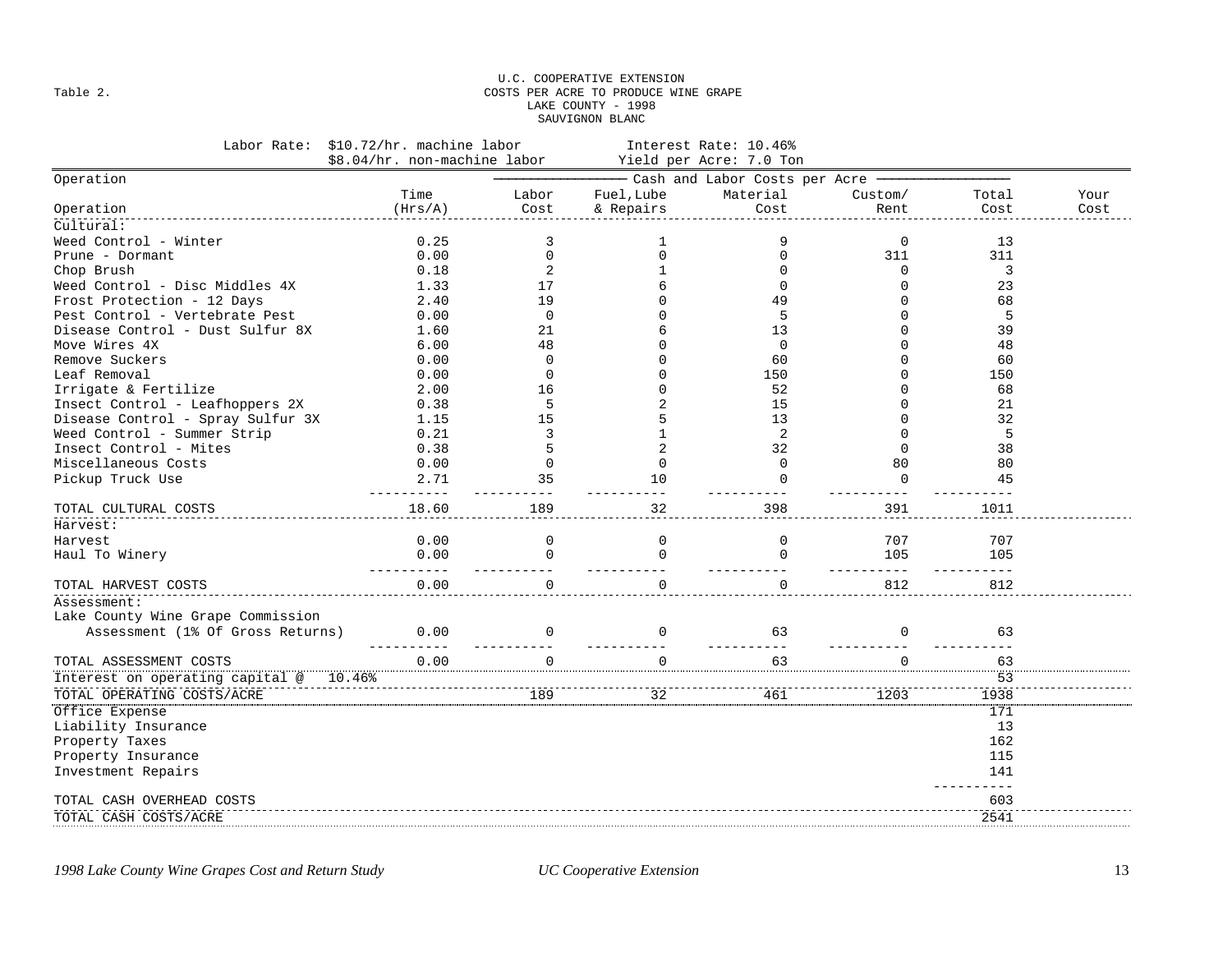### Table 2. Continued

| NON-CASH OVERHEAD:            |                       |                                                             |      |
|-------------------------------|-----------------------|-------------------------------------------------------------|------|
| Investment                    | Per producing<br>Acre | -- Annual Cost --<br>Capital Recovery (7.81% Interest Rate) |      |
|                               |                       |                                                             |      |
| Land                          | 8571                  | 669                                                         | 669  |
| Drip Irrigation System        | 1050                  | 97                                                          | 97   |
| Frost Protection System       | 2070                  | 191                                                         | 191  |
| Reservoir - 10 AcFt Capacity  | 1143                  | 99                                                          | 99   |
| Fuel Tanks & Pump             | 171                   | 16                                                          | 16   |
| Buildings                     | 491                   | 42                                                          | 42   |
| Vineyard Establishment        | 8640                  | 834                                                         | 834  |
| Shop Tools                    | 143                   | 16                                                          | 16   |
| Equipment                     | 1084                  | 141                                                         | 141  |
|                               |                       |                                                             |      |
| TOTAL NON-CASH OVERHEAD COSTS | 23364                 | 2105                                                        | 2105 |
| TOTAL COSTS/ACRE              |                       |                                                             | 4647 |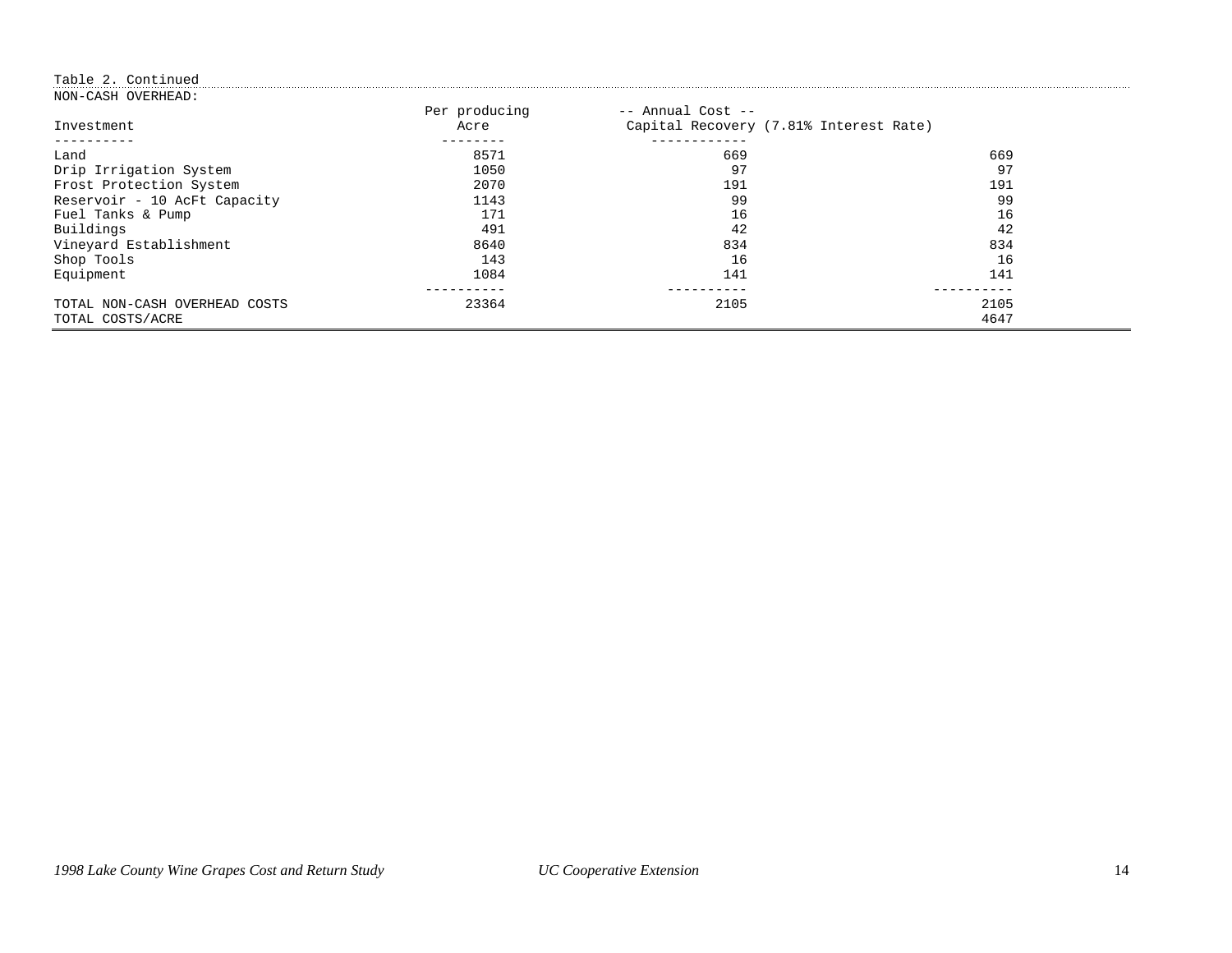#### U.C. COOPERATIVE EXTENSION Table 3. COSTS AND RETURNS PER ACRE TO PRODUCE WINE GRAPE LAKE COUNTY - 1998 SAUVIGNON BLANC

| Labor Rate:                        | \$10.72/hr. machine labor |        | Interest Rate: 10.46%<br>\$8.04/hr. non-machine labor |              |      |
|------------------------------------|---------------------------|--------|-------------------------------------------------------|--------------|------|
|                                    |                           |        | Price or                                              | Value or     | Your |
|                                    | Quantity/Acre             | Unit   | Cost/Unit                                             | Cost/Acre    | Cost |
| <b>GROSS RETURNS</b>               |                           |        |                                                       |              |      |
| Wine Grape                         | 7.00                      | Ton    | 900.00                                                | 6300         |      |
| TOTAL GROSS RETURNS FOR WINE GRAPE |                           |        |                                                       | 6300         |      |
| OPERATING COSTS                    |                           |        |                                                       |              |      |
| Herbicide:                         |                           |        |                                                       |              |      |
| Goal 1.6E                          | 0.82                      | Pint   | 9.79                                                  | 8            |      |
| Princep 4L                         | 0.27                      | Pint   | 2.42                                                  | $\mathbf{1}$ |      |
| Roundup                            | 0.27                      | Pint   | 5.95                                                  | 2            |      |
| Contract:                          |                           |        |                                                       |              |      |
| Pruning                            | 566.00                    | Vine   | 0.55                                                  | 311          |      |
| Harvest                            | 7.00                      | Ton    | 95.00                                                 | 665          |      |
| Hauling                            | 7.00                      | Ton    | 15.00                                                 | 105          |      |
| Water:                             |                           |        |                                                       |              |      |
| Frost Protection                   | 8.00                      | AcIn   | 6.09                                                  | 49           |      |
| Irrigation                         | 9.16                      | AcIn   | 4.93                                                  | 45           |      |
| Rodenticide:                       |                           |        |                                                       |              |      |
| Rodent Bait                        | 5.00                      | Lb     | 0.90                                                  | 5            |      |
| Fungicide:                         |                           |        |                                                       |              |      |
| Dusting Sulfur                     | 80.00                     | Lb     | 0.16                                                  | 13           |      |
| Wettable Sulfur                    | 15.00                     | Lb     | 0.17                                                  | 3            |      |
| Rubigan EC                         | 5.00                      | Oz     | 2.19                                                  | 11           |      |
| Grape Vine:                        |                           |        |                                                       |              |      |
| Sucker Vines                       | 1.00                      | Vine   | 60.00                                                 | 60           |      |
| Leaf Removal                       | 1.00                      | Acre   | 150.00                                                | 150          |      |
| Fertilizer: CAN 17                 | 10.00                     | Lb N   | 0.706                                                 | 7            |      |
| Insecticide:                       |                           |        |                                                       |              |      |
| Dimethoate 25 WP                   | 7.00                      | Lb     | 2.00                                                  | 14           |      |
| Miticide: Omite 30W                | 5.00                      | Lb     | 6.38                                                  | 32           |      |
| Rent:                              |                           |        |                                                       |              |      |
| Forklift                           | 3.00                      | Acre   | 6.57                                                  | 20           |      |
| Gondola - 12 Total                 | 3.00                      | Acre   | 3.43                                                  | 10           |      |
| Tractors - 3 Total                 | 3.00                      | Acre   | 3.86                                                  | 12           |      |
| Misc. & Rental Cost                | 1.00                      | Acre   | 80.00                                                 | 80           |      |
| Assessment:                        |                           |        |                                                       |              |      |
| LCWGC Assessment                   | 1.00                      | Acre   | 63.00                                                 | 63           |      |
| Labor (machine)                    | 9.84                      | Hrs    | 10.72                                                 | 106          |      |
| Labor (non-machine)                | 10.40                     | Hrs    | 8.04                                                  | 84           |      |
| $Fuel - Gas$                       | 5.09                      | Gal    | 1.22                                                  | 6            |      |
| Fuel - Diesel                      | 16.33                     | Gal    | 0.78                                                  | 13           |      |
| Lube                               |                           |        |                                                       | 3            |      |
| Machinery repair                   |                           |        |                                                       | 10           |      |
| Interest on operating capital @    |                           | 10.46% |                                                       | 53           |      |
| TOTAL OPERATING COSTS/ACRE         |                           |        |                                                       | 1938         |      |

−−−−−−−−−−−−−−−−−−−−−−−−−−−−−−−−−−−−−−−−−−−−−−−−−−−−−−−−−−−−−−−−−−−−−−−−−−−−−−−−−−−−−−−−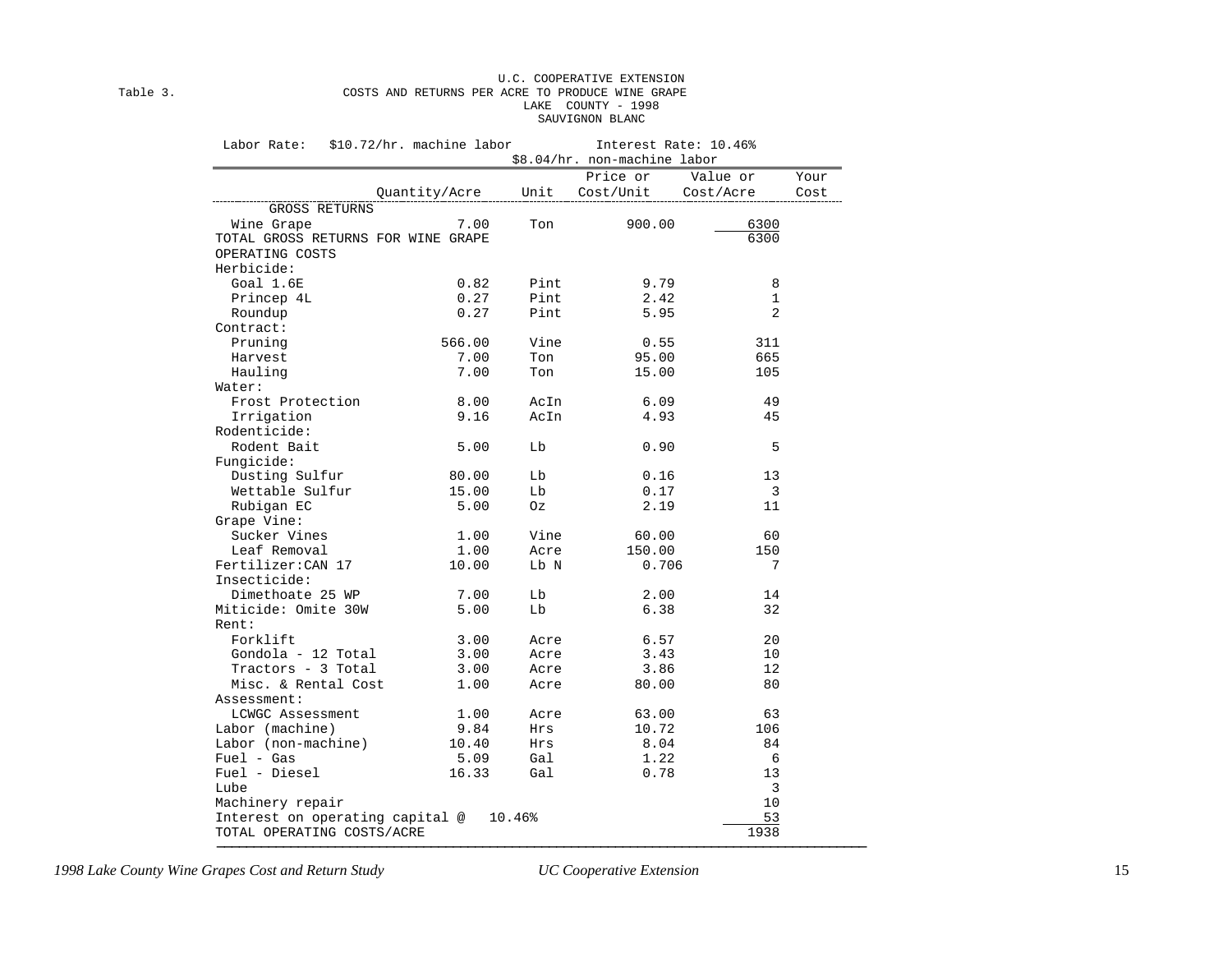| Table 3. Continued                                                      |      |
|-------------------------------------------------------------------------|------|
| NET RETURNS ABOVE OPERATING COSTS                                       | 4362 |
| CASH OVERHEAD COSTS:                                                    |      |
| Office Expense                                                          | 171  |
| Liability Insurance                                                     | 13   |
| Property Taxes                                                          | 162  |
| Property Insurance                                                      | 115  |
| Investment Repairs                                                      | 141  |
| TOTAL CASH OVERHEAD COSTS/ACRE                                          | 603  |
| TOTAL CASH COSTS/ACRE                                                   | 2541 |
| NON-CASH OVERHEAD COSTS (CAPITAL RECOVERY - 7.81% Interest Rate):       |      |
| Land                                                                    | 669  |
| Drip Irrigation System                                                  | 97   |
| Frost Protection System                                                 | 191  |
| Reservoir - 10 AcFt Capacity                                            | 99   |
| Fuel Tanks & Pump                                                       | 16   |
| Buildings                                                               | 42   |
| Vineyard Establishment                                                  | 834  |
| Shop Tools                                                              | 16   |
| Equipment                                                               | 141  |
| TOTAL NON-CASH OVERHEAD COSTS/ACRE<br>--------------------------------- | 2105 |
| TOTAL COSTS/ACRE                                                        | 4647 |
| NET RETURNS ABOVE TOTAL COSTS                                           | 1653 |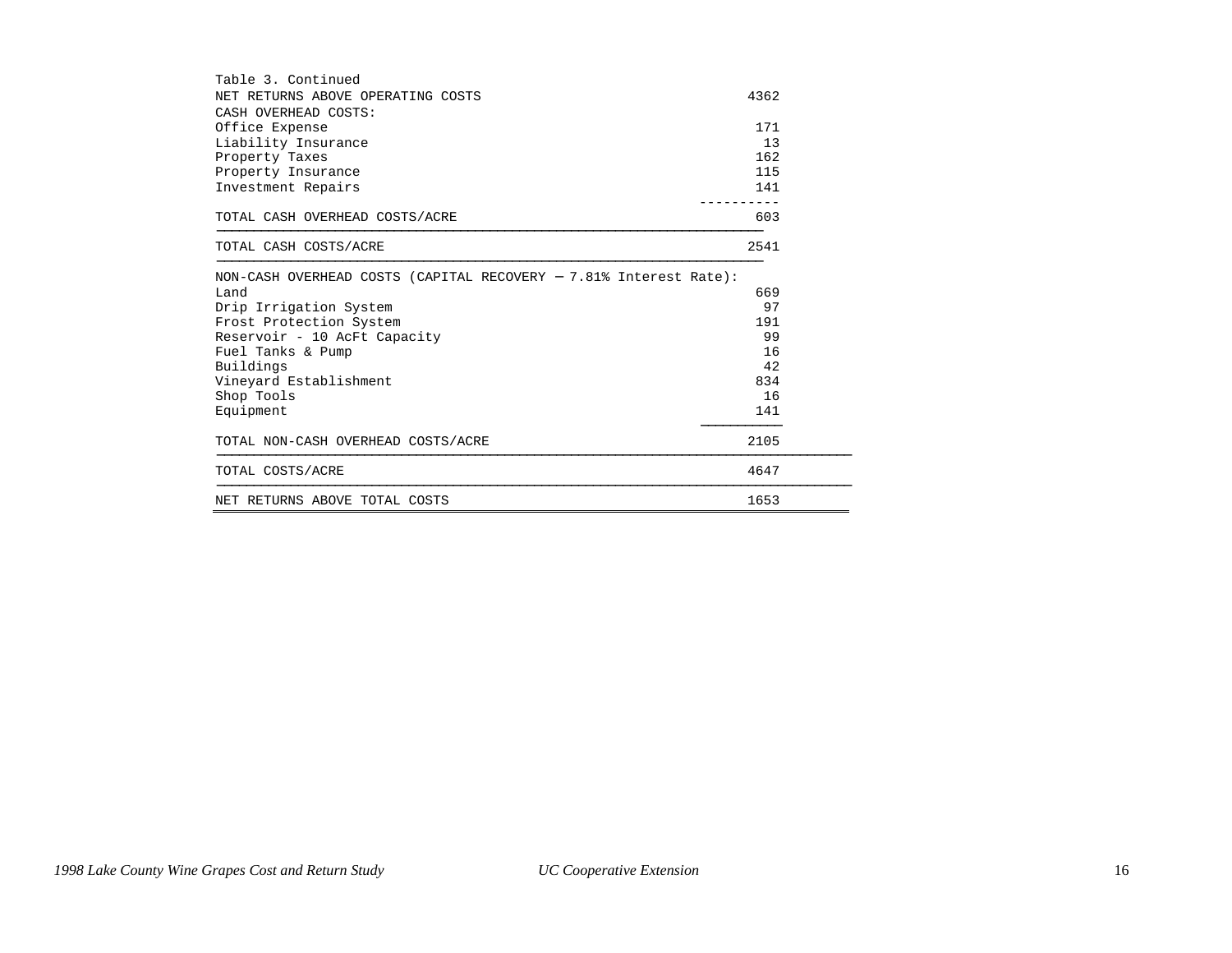#### U.C. COOPERATIVE EXTENSION Table 4. MONTHLY CASH COSTS PER ACRE TO PRODUCE WINE GRAPE LAKE COUNTY - 1998 SAUVIGNON BLANC

| ========================          |             |                 |                |                 |                |                |                |                |                |                |     |                | ======== |
|-----------------------------------|-------------|-----------------|----------------|-----------------|----------------|----------------|----------------|----------------|----------------|----------------|-----|----------------|----------|
| Beginning NOV 97                  | <b>NOV</b>  | <b>DEC</b>      | JAN            | FEB             | <b>MAR</b>     | APR            | MAY            | <b>JUN</b>     | JUL            | <b>AUG</b>     | SEP | OCT            | TOTAL    |
| Ending<br>OCT 98                  | 97          | 97              | 98             | 98              | 98             | 98             | 98             | 98             | 98             | 98             | 98  | 98             |          |
| Cultural:                         |             |                 |                |                 |                |                |                |                |                |                |     |                |          |
| Weed Control - Winter Spray       | 13          |                 |                |                 |                |                |                |                |                |                |     |                | 13       |
| Prune - Dormant                   |             |                 |                |                 | 311            |                |                |                |                |                |     |                | 311      |
| Chop Brush                        |             |                 |                |                 | 3              |                |                |                |                |                |     |                | 3        |
| Weed Control - Disc Middles 4X    |             |                 |                |                 | 6              |                |                | 6              | 6              | 6              |     |                | 23       |
| Frost Protection - 12 Day         |             |                 |                |                 |                | 34             | 34             |                |                |                |     |                | 68       |
| Pest Control - Vertebrate         |             |                 |                |                 |                | 5              |                |                |                |                |     |                | 5        |
| Disease Control - Dust Sulfur 8X  |             |                 |                |                 |                |                | 10             | 10             | 10             | 10             |     |                | 39       |
| Move Wires 4X                     |             |                 |                |                 |                |                | 12             | 24             | 12             |                |     |                | 48       |
| Remove Suckers                    |             |                 |                |                 |                |                | 60             |                |                |                |     |                | 60       |
| Leaf Removal                      |             |                 |                |                 |                |                |                | 150            |                |                |     |                | 150      |
| Irrigate & Fertilize              |             |                 |                |                 |                |                |                | 17             | 17             | 17             | 17  |                | 68       |
| Insect Control - Leafhoppers 2X   |             |                 |                |                 |                |                |                | 21             |                |                |     |                | 21       |
| Disease Control - Spray Sulfur 3X |             |                 |                |                 |                |                |                |                | 25             | 7              |     |                | 32       |
| Weed Control - Summer Strip Spray |             |                 |                |                 |                |                |                |                | 5              |                |     |                | 5        |
| Insect Control - Mites            |             |                 |                |                 |                |                |                |                | 38             |                |     |                | 38       |
| Miscellaneous Costs               | 7           | 7               | 7              | 7               | 7              | 7              | 7              | 7              | 7              | 7              | 7   | 7              | 80       |
| Pickup Truck Use                  | 4           | $\overline{4}$  | $\overline{4}$ | $\overline{4}$  | $\overline{4}$ | 4              | $\overline{4}$ | $\overline{4}$ | $\overline{4}$ | $\overline{4}$ | 4   | $\overline{4}$ | 45       |
|                                   |             |                 |                |                 |                |                |                |                |                |                |     |                |          |
| TOTAL CULTURAL COSTS              | 23          | 10              | 10             | 10              | 331            | 49             | 126            | 239            | 124            | 50             | 27  | 10             | 1011     |
| Harvest:                          |             |                 |                |                 |                |                |                |                |                |                |     |                |          |
| Harvest                           |             |                 |                |                 |                |                |                |                |                |                | 707 |                | 707      |
| Haul To Winery                    |             |                 |                |                 |                |                |                |                |                |                | 105 |                | 105      |
|                                   |             |                 |                |                 |                |                |                |                |                |                |     |                | $- - -$  |
| TOTAL HARVEST COSTS               |             |                 |                |                 |                |                |                |                |                |                | 812 |                | 812      |
| Assessment:                       |             |                 |                |                 |                |                |                |                |                |                |     |                |          |
| LCWGC Assessment                  |             |                 |                |                 |                |                |                |                |                |                | 63  |                | 63       |
|                                   |             |                 |                |                 |                |                |                |                |                |                |     |                |          |
| TOTAL ASSESSMENT COSTS            |             |                 |                |                 |                |                |                |                |                |                | 63  |                | 63       |
| Interest on oper. capital         | $\mathbf 0$ | $\mathbf 0$     | $\mathbf{0}$   | $\mathbf 0$     | 3              | $\overline{4}$ | 5              | 7              | 8              | 8              | 16  | $-0$           | 53       |
| TOTAL OPERATING COSTS/ACRE        | 23          | 11              | 11             | 11              | 334            | 53             | 131            | 245            | 132            | 59             | 918 | 10             | 1938     |
| OVERHEAD:                         |             |                 |                |                 |                |                |                |                |                |                |     |                |          |
| Office Expense                    | 14          | 14              | 14             | 14              | 14             | 14             | 14             | 14             | 14             | 14             | 14  | 14             | 171      |
| Liability Insurance               |             |                 | 13             |                 |                |                |                |                |                |                |     |                | 13       |
| Property Taxes                    |             |                 | 81             |                 |                |                |                |                | 81             |                |     |                | 162      |
| Property Insurance                |             |                 | 58             |                 |                |                |                |                | 58             |                |     |                | 115      |
| Investment Repairs                | 12          | 12              | 12             | 12              | 12             | 12             | 12             | 12             | 12             | 12             | 12  | 12             | 141      |
|                                   |             |                 |                |                 |                |                |                |                |                |                |     |                | $- - -$  |
| TOTAL CASH OVERHEAD COSTS         | 26          | 26              | 178            | 26              | 26             | 26             | 26             | 26             | 165            | 26             | 26  | 26             | 603      |
| TOTAL CASH COSTS/ACRE             | 49          | $\overline{37}$ | 189            | $\overline{37}$ | 360            | 79             | 157            | 272            | 296            | 85             | 944 | 36             | 2541     |
| ============================      |             |                 |                |                 |                |                |                |                |                |                |     |                |          |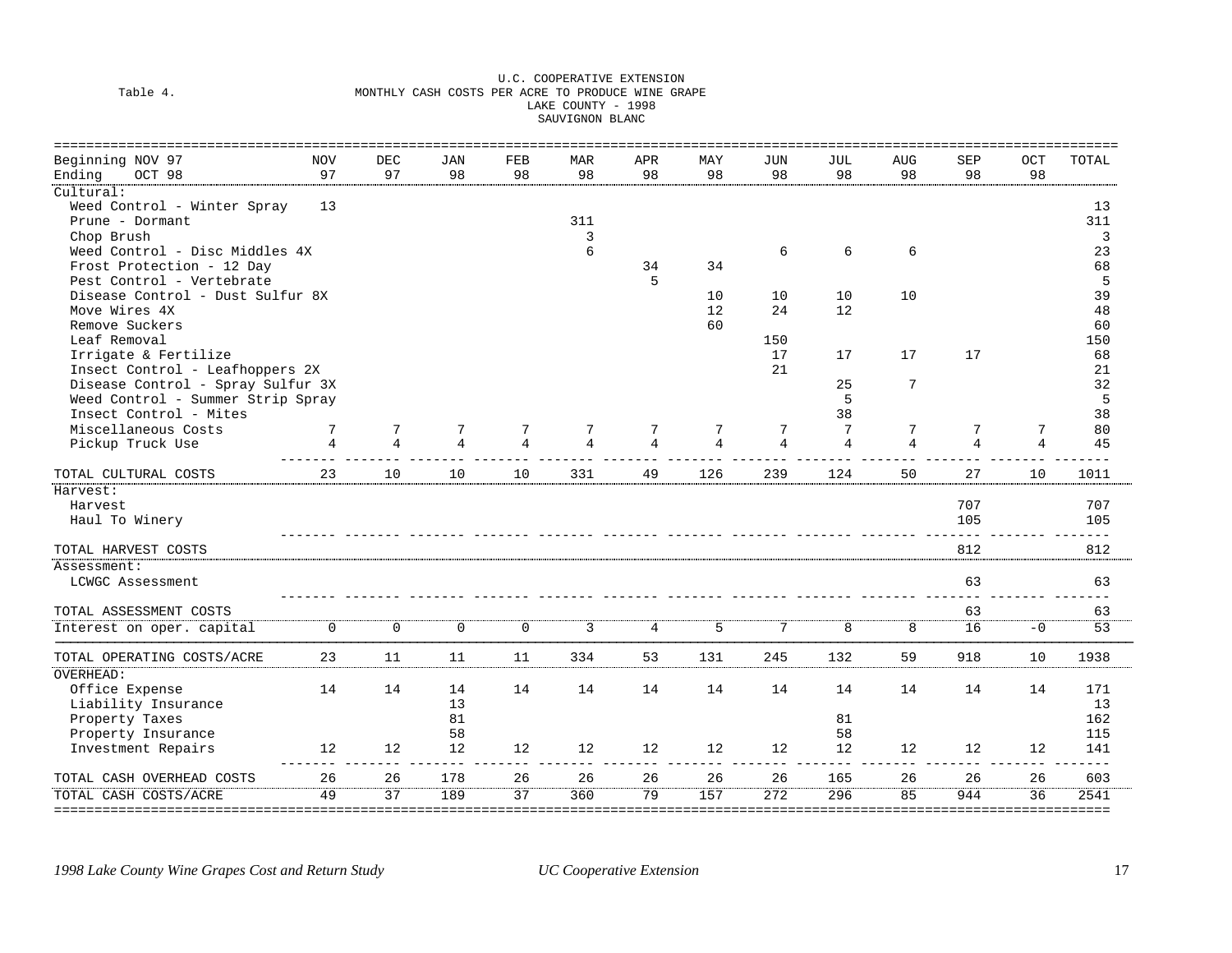#### U.C. COOPERATIVE EXTENSION Table 5. WHOLE FARM ANNUAL EQUIPMENT, INVESTMENT, AND BUSINESS OVERHEAD COSTS LAKE COUNTY - 1998 SUAVIGNON BLANC

|       | - Cash Overhead -            |       |      |         |                                      |                |       |       |  |  |
|-------|------------------------------|-------|------|---------|--------------------------------------|----------------|-------|-------|--|--|
| Υr    | Description                  |       | Yrs  | Salvage | Capital<br>Price Life Value Recovery | Insur-<br>ance | Taxes | Total |  |  |
|       | 98 50 HP 4WD Tractor         | 29953 | 12   | 7489    | 3536                                 | 133            | 187   | 3857  |  |  |
|       | 98 Disc - Offset 8'          | 9000  | 10   | 1592    | 1219                                 | 38             | 53    | 1310  |  |  |
|       | 98 Duster - 3 Pt             | 2520  | 16   | 214     | 274                                  | 10             | 14    | 297   |  |  |
|       | 98 Mower/Chopper - 8'        | 3672  | - 10 | 649     | 497                                  | 15             | 22    | 534   |  |  |
|       | 98 Orchard Sprayer - 300 Gal | 12208 | - 10 | 2159    | 1653                                 | 51             | 72    | 1776  |  |  |
|       | 98 Pickup Truck - 1/2 Ton    | 16226 | 7    | 6155    | 2403                                 | 80             | 112   | 2594  |  |  |
|       | 98 Weed Sprayer - 100 Gal    | 2339  | 10   | 414     | 317                                  | 10             | 14    | 340   |  |  |
| TOTAL |                              | 75918 |      | 18672   | 9899                                 | 337            | 473   | 10710 |  |  |
|       | 50% of New Cost *            | 37959 |      | 9336    | 4950                                 | 169            | 236   | 5355  |  |  |

\* Used to reflect a mix of new and used equipment.

#### ANNUAL INVESTMENT COSTS

|                              |        |             |                  |                     |                |       | ------ Cash Overhead ------ |       |
|------------------------------|--------|-------------|------------------|---------------------|----------------|-------|-----------------------------|-------|
| Description                  | Price  | Yrs<br>Life | Salvage<br>Value | Capital<br>Recovery | Insur-<br>ance | Taxes | Repairs                     | Total |
| INVESTMENT                   |        |             |                  |                     |                |       |                             |       |
| Buildings                    | 17200  | 30          | 1720             | 1485                | 67             | 95    | 344                         | 1991  |
| Drip Irrigation System       | 36750  | 25          |                  | 3387                | 131            | 184   | 1103                        | 4805  |
| Frost Protection System      | 72435  | 25          |                  | 6676                | 258            | 362   | 2173                        | 9469  |
| Fuel Tanks & Pump            | 5985   | 25          | 599              | 543                 | 23             | 33    | 60                          | 660   |
| Land                         | 300000 | 25          | 300000           | 23430               | 2139           | 3000  | $\Omega$                    | 28569 |
| Reservoir - 10 AcFt Capacity | 40000  | 30          | 4000             | 3453                | 157            | 220   | 1200                        | 5030  |
| Shop Tools                   | 5000   | 15          | 500              | 559                 | 20             | 28    | 50                          | 656   |
| Vineyard Establishment       | 302400 | 22          |                  | 29201               | 1078           | 1512  | 0                           | 31791 |
| TOTAL INVESTMENT             | 779770 |             | 306819           | 68733               | 3874           | 5433  | 4930                        | 82970 |

#### ANNUAL BUSINESS OVERHEAD COSTS

|                     | Units/ |      | Price/ | Total |
|---------------------|--------|------|--------|-------|
| Description         | Farm   | Unit | Unit   | Cost  |
| Liability Insurance | 35.00  | Acre | 13.40  | 469   |
| Office Expense      | 35.00  | Acre | 171.43 | 6000  |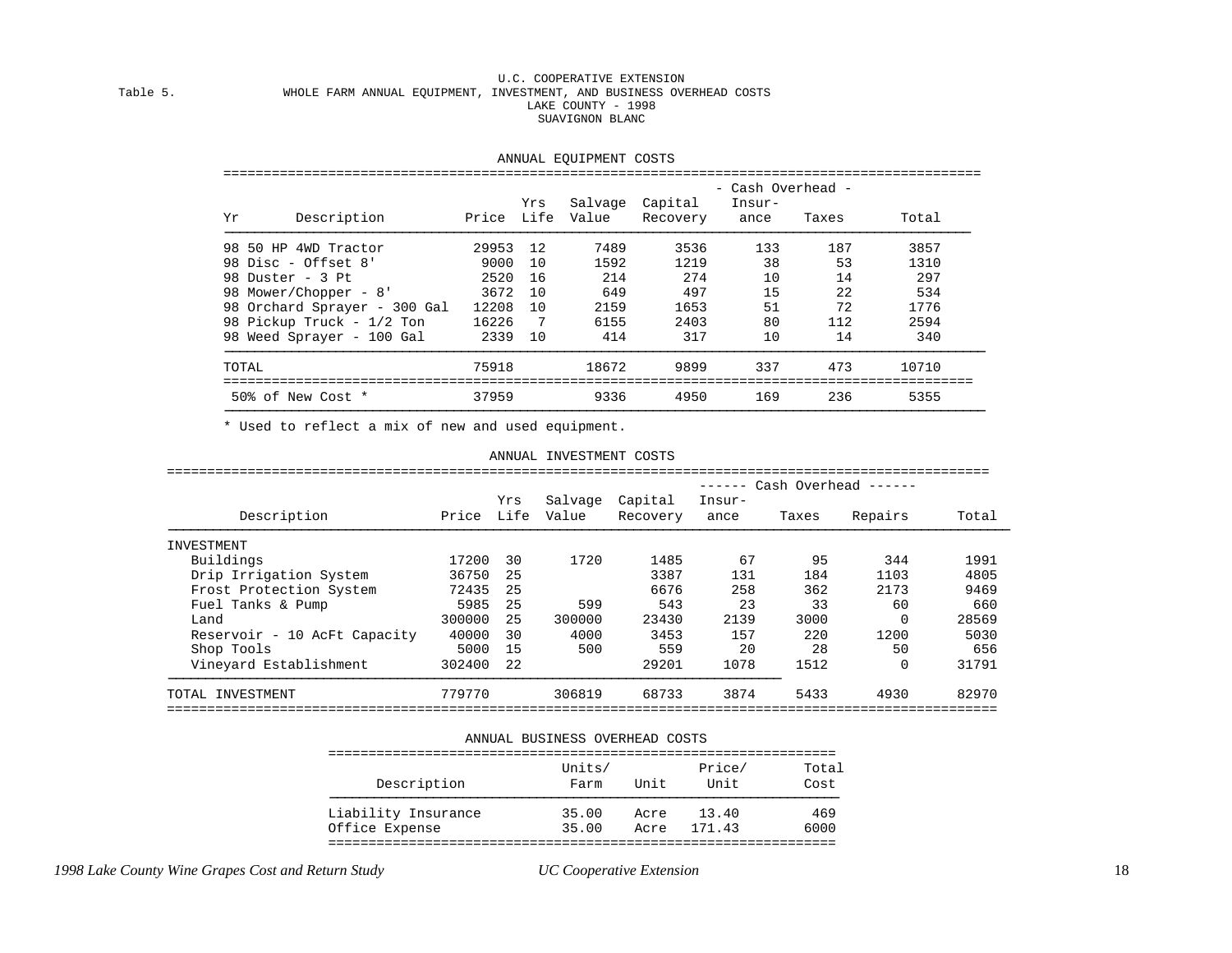#### U.C. COOPERATIVE EXTENSION Table 6. Table 6. LAKE COUNTY - 1998 SUAVIGNON BLANC

### ================================================================================================================== −−−−−−−−−−−−−−−−−−−−−−− COSTS PER HOUR −−−−−−−−−−−−−−−−−−−−−−−−−−−−−−−−−−−−−−−−−− Actual - Cash Overhead --------------- Operating -------------- Hours Capital Insur- Fuel & Total Total Yr Description Used Recovery ance Taxes Repairs Lube Oper. Costs/Hr. −−−−−−−−−−−−−−−−−−−−−−−−−−−−−−−−−−−−−−−−−−−−−−−−−−−−−−−−−−−−−−−−−−−−−−−−−−−−−−−−−−−−−−−−−−−−−−−−−−−−−−−−−−−−−−−−−−−−−−−−−−−−−−−−−−−−−−−−− 98 50 HP 4WD Tractor 211.4 8.37 0.32 0.44 0.46 2.42 2.88 12.00 98 Disc - Offset 8' 46.7 13.06 0.40 0.57 1.19 0.00 1.19 15.22 98 Duster - 3 Pt 56.0 2.45 0.09 0.12 0.32 0.00 0.32 2.98 98 Mower/Chopper - 8' 6.4 38.61 1.20 1.68 1.42 0.00 1.42 42.90 98 Orchard Sprayer - 300 Gal 66.8 12.37 0.38 0.54 1.25 0.00 1.25 14.53 98 Pickup Truck - 1/2 Ton 95.0 12.65 0.42 0.59 0.98 2.63 3.61 17.27 98 Weed Sprayer - 100 Gal 16.2 9.79 0.30 0.43 0.48 0.00 0.48 11.00 ==================================================================================================================

 Table 7. RANGING ANALYSIS LAKE COUNTY - 1998 SAUVIGNON BLANC

|  |  |  |  | COSTS PER ACRE AT VARYING YIELDS TO PRODUCE WINE GRAPE |  |
|--|--|--|--|--------------------------------------------------------|--|
|  |  |  |  |                                                        |  |

| 4.0  |      | 6.0  |      |      |                         | $9.0 \quad 10.0$ |
|------|------|------|------|------|-------------------------|------------------|
|      |      |      |      |      |                         |                  |
| 1011 | 1011 | 1011 | 1011 | 1011 | 1011                    | 1011             |
| 545  | 655  | 765  | 875  | 985  | 1095                    | 1205             |
| 50   | 51   | 52   | 53   | 54   | 55                      | 56               |
| 1605 | 1716 | 1827 | 1938 | 2049 | 2160                    | 2271             |
| 401  | 343  | 305  | 277  | 256  | 240                     | 227              |
| 603  | 603  | 603  | 603  | 603  | 603                     | 603              |
| 2208 | 2319 | 2430 | 2541 | 2652 | 2763                    | 2874             |
| 552  | 464  | 405  | 363  | 332  | 307                     | 287              |
| 2105 | 2105 | 2105 | 2105 | 2105 | 2105                    | 2105             |
| 4314 | 4425 | 4536 | 4647 | 4758 | 4869                    | 4979             |
| 1078 | 885  | 756  | 664  | 595  | 541                     | 498              |
|      |      |      | 5.0  |      | YIELD (TON/ACRE)<br>7.0 | 8.0              |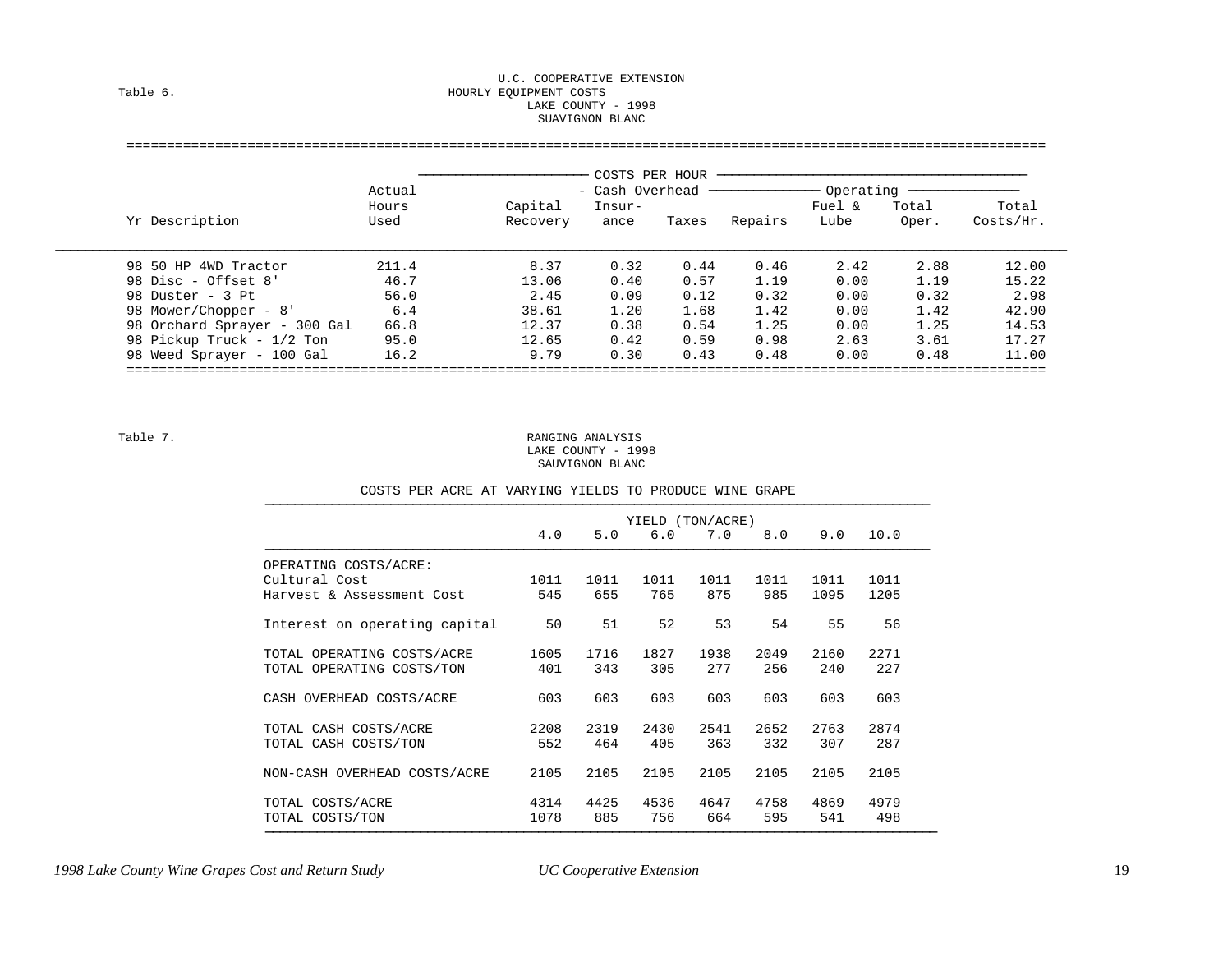|  |  |  |  |  | NET RETURNS PER ACRE ABOVE OPERATING COSTS FOR WINE GRAPE |  |  |  |  |  |
|--|--|--|--|--|-----------------------------------------------------------|--|--|--|--|--|
|--|--|--|--|--|-----------------------------------------------------------|--|--|--|--|--|

| PRICE<br>(DOLLARS/TON) |      | YIELD<br>(TON/ACRE) |      |      |      |      |      |  |
|------------------------|------|---------------------|------|------|------|------|------|--|
| Wine Grape             | 4.0  | 5.0                 | 6.0  | 7.0  | 8.0  | 9.0  | 10.0 |  |
| 750.00                 | 1395 | 2034                | 2673 | 3312 | 3951 | 4590 | 5229 |  |
| 800.00                 | 1595 | 2284                | 2973 | 3662 | 4351 | 5040 | 5729 |  |
| 850.00                 | 1795 | 2534                | 3273 | 4012 | 4751 | 5490 | 6229 |  |
| 900.00                 | 1995 | 2784                | 3573 | 4362 | 5151 | 5940 | 6729 |  |
| 950.00                 | 2195 | 3034                | 3873 | 4712 | 5551 | 6390 | 7229 |  |
| 1000.00                | 2395 | 3284                | 4173 | 5062 | 5951 | 6840 | 7729 |  |
| 1050.00                | 2595 | 3534                | 4473 | 5412 | 6351 | 7290 | 8229 |  |

NET RETURNS PER ACRE ABOVE CASH COSTS FOR WINE GRAPE

| PRICE<br>(DOLLARS/TON) |  | YIELD<br>(TON/ACRE) |      |      |      |      |      |      |  |  |
|------------------------|--|---------------------|------|------|------|------|------|------|--|--|
| Wine Grape             |  | 4.0                 | 5.0  | 6.0  | 7.0  | 8.0  | 9.0  | 10.0 |  |  |
| 750.00                 |  | 792                 | 1431 | 2070 | 2709 | 3348 | 3987 | 4626 |  |  |
| 800.00                 |  | 992                 | 1681 | 2370 | 3059 | 3748 | 4437 | 5126 |  |  |
| 850.00                 |  | 1192                | 1931 | 2670 | 3409 | 4148 | 4887 | 5626 |  |  |
| 900.00                 |  | 1392                | 2181 | 2970 | 3759 | 4548 | 5337 | 6126 |  |  |
| 950.00                 |  | 1592                | 2431 | 3270 | 4109 | 4948 | 5787 | 6626 |  |  |
| 1000.00                |  | 1792                | 2681 | 3570 | 4459 | 5348 | 6237 | 7126 |  |  |
| 1050.00                |  | 1992                | 2931 | 3870 | 4809 | 5748 | 6687 | 7626 |  |  |

#### NET RETURNS PER ACRE ABOVE TOTAL COSTS FOR WINE GRAPE

| PRICE<br>(DOLLARS/TON) | YIELD<br>(TON/ACRE) |        |       |      |      |      |      |  |  |
|------------------------|---------------------|--------|-------|------|------|------|------|--|--|
| Wine Grape             | 4.0                 | 5.0    | 6.0   | 7.0  | 8.0  | 9.0  | 10.0 |  |  |
| 750.00                 | $-1314$             | $-675$ | $-36$ | 603  | 1242 | 1881 | 2521 |  |  |
| 800.00                 | $-1114$             | $-425$ | 264   | 953  | 1642 | 2331 | 3021 |  |  |
| 850.00                 | $-914$              | $-175$ | 564   | 1303 | 2042 | 2781 | 3521 |  |  |
| 900.00                 | $-714$              | 75     | 864   | 1653 | 2442 | 3231 | 4021 |  |  |
| 950.00                 | $-514$              | 325    | 1164  | 2003 | 2842 | 3681 | 4521 |  |  |
| 1000.00                | $-314$              | 575    | 1464  | 2353 | 3242 | 4131 | 5021 |  |  |
| 1050.00                | $-114$              | 825    | 1764  | 2703 | 3642 | 4581 | 5521 |  |  |